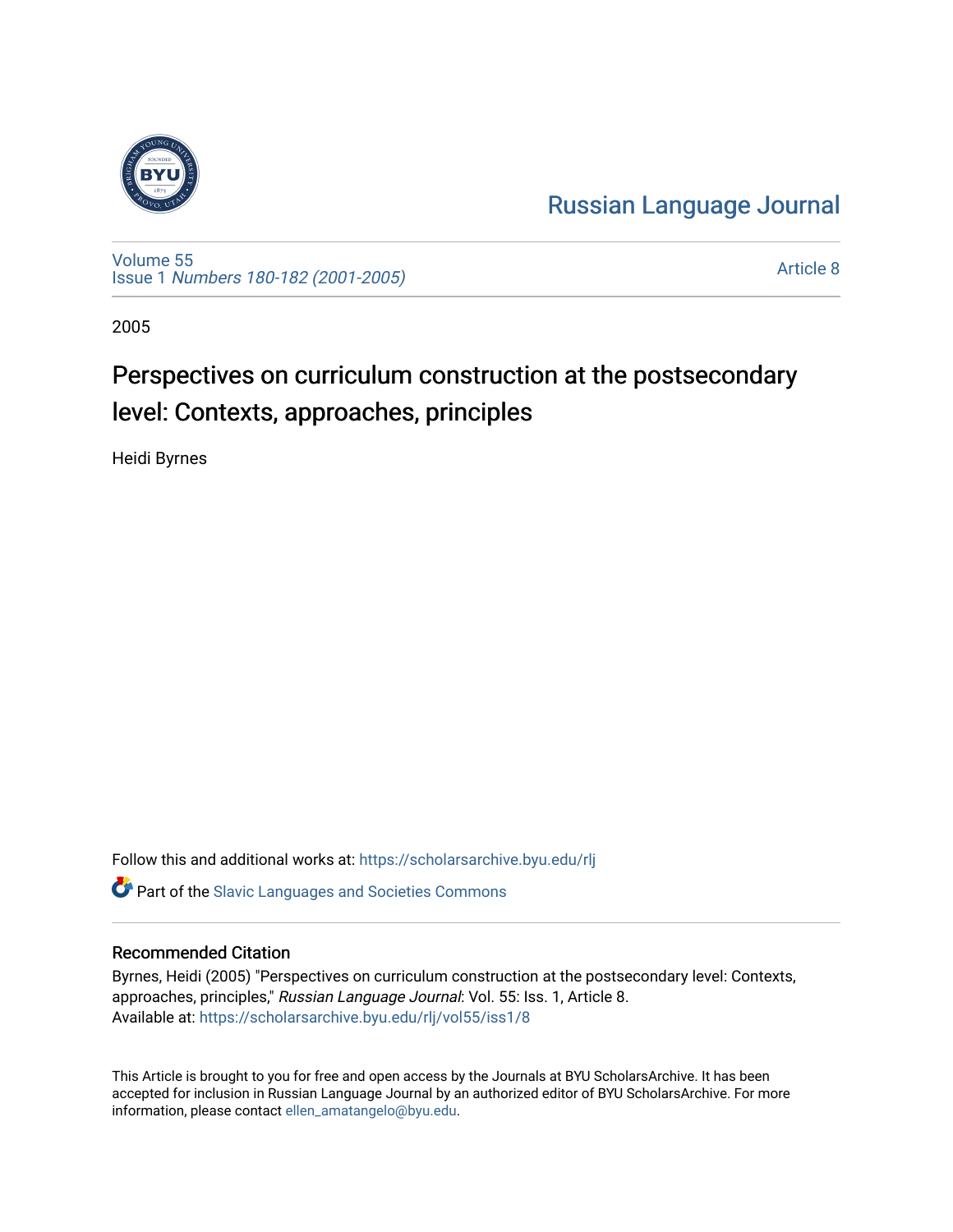# Perspectives on curriculum construction at the postsecondary level: Contexts, approaches, principles

#### Heidi Byrnes

A curriculum is an attempt, wrote Stenhouse three decades ago (1975, 4), to communicate the essential principles and features of an educational proposal in such a form that it is open to critical scrutiny and capable of effective translation into practice.

If one applies that notion of curriculum to the foreign language field in general, and to second- or foreign-language learning in U.S. colleges and universities in particular, one is immediately confronted with a dilemma: how can we speak of a foreign-language curriculum at the college level when a principled approach that is open to scrutiny and that builds on the key feature of the educational proposal in question, namely the long-term nature of second-language learning in an intellectually appropriate environment, does not exist, conceptually or in practice?

Indeed, much of what passes for curriculum discussion at the college level is actually something quite different. On the one hand, it pertains to a small group of courses—more or less interesting, more or less connected—that aim to teach language, or it addresses content that is to be covered in individual courses, where that content is severed from its contexts and origins in the second language. On the other hand, deliberations putatively focused on curriculum are actually focused on diverse approaches to teaching, particularly the teaching of language. Thus they can erroneously convey the idea that pedagogy is a particularly pressing concern in language courses and of lesser relevance for the so-called content courses.

From these practices it follows that a genuine discussion of curriculum requires a thorough rethinking of the context of collegiate foreign-language teaching and learning. The initial goal of that reconsideration is to enable us to develop a course of study that is publicly available (and thus open to critical scrutiny), that involves both content and pedagogies in support of all learning that language departments envision for the typical four years of undergraduate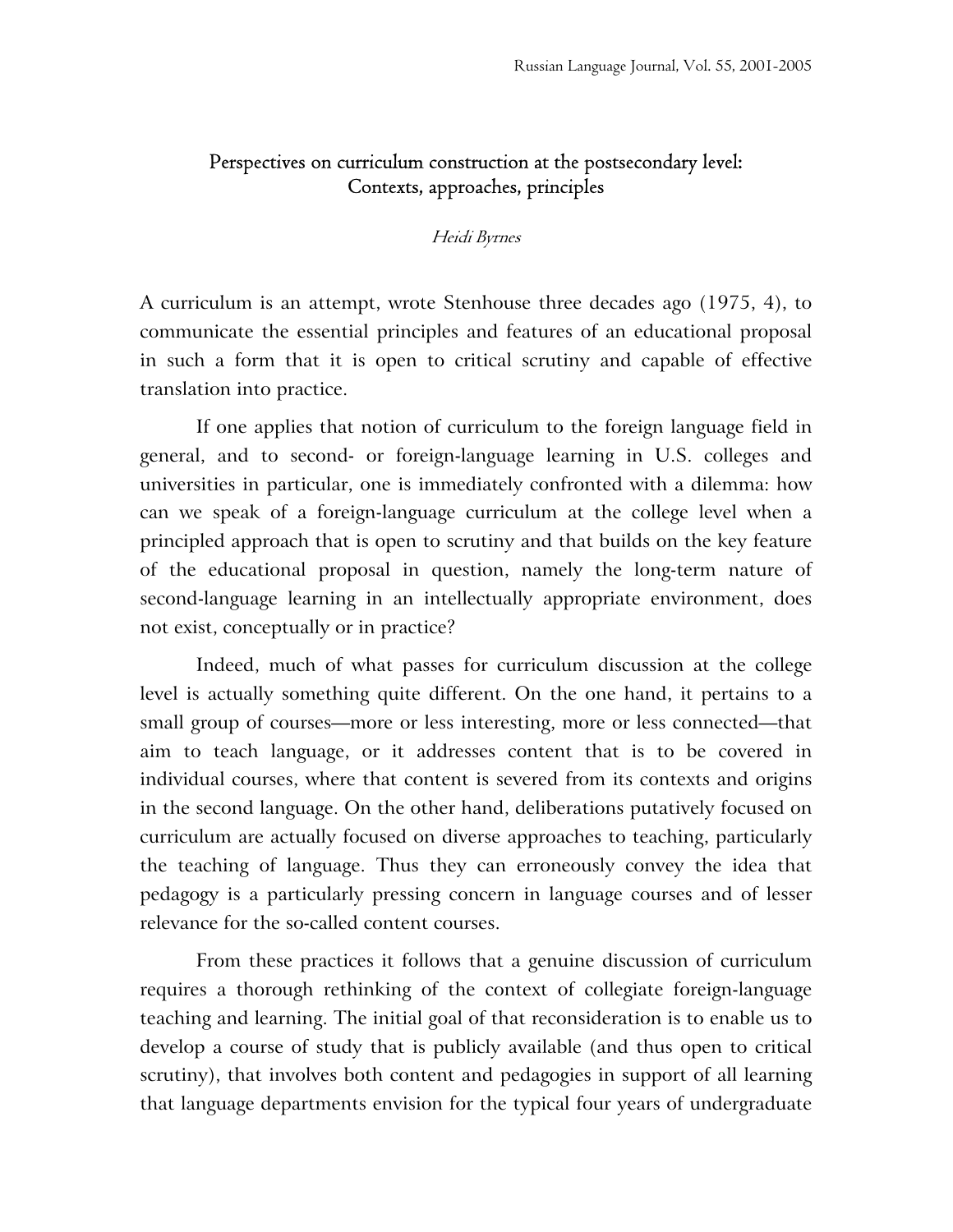years, and that takes account of issues of implementation that are peculiar to the college context.

Beyond the immediate benefit for curriculum construction itself, we should expect an explicitly curricular perspective to engage us in a critical interpretation of our profession's past as well as in an innovative vision of its future. Given the unfamiliarity of the topic in collegiate foreign-language circles, such a perspective may not be easy to accept and adopt. Yet it is necessary if foreign-language education is to be both intellectually and socially accountable in an age of proliferating demands for competence in more than one language, for attainment of advanced levels of ability in those several languages, and for multiple identities in a multicultural and global environment.

Put another way, abandoning the current curriculum by default in favor of a curriculum by design (Byrnes 1998) would be one way to practice what Shulman (2000) calls professional fidelity. At minimum, the resulting designing of entire foreign language programs would link content and secondlanguage acquisition and produce extended language-learning opportunities in order to create the necessary conditions for high levels of student performance in the second language. The overarching goal is to enable learners to become competent users of more than one language in all walks of life.

To chart a possible path toward that goal this paper treats three issues. First, I will highlight several aspects of the *context* in which foreign languages are taught at the postsecondary level. Although these aspects are not directly curricular they strongly influence curriculum construction in higher education. Second, I will provide a brief overview of general *approaches* to curriculum building. Third, I will conclude by sketching out some *principles* for curriculum construction that local initiatives might employ as they reposition and reenvision their programs.

### **The contexts of curriculum construction**

Several features of the context in which foreign languages are taught at the postsecondary level have implications for curriculum building.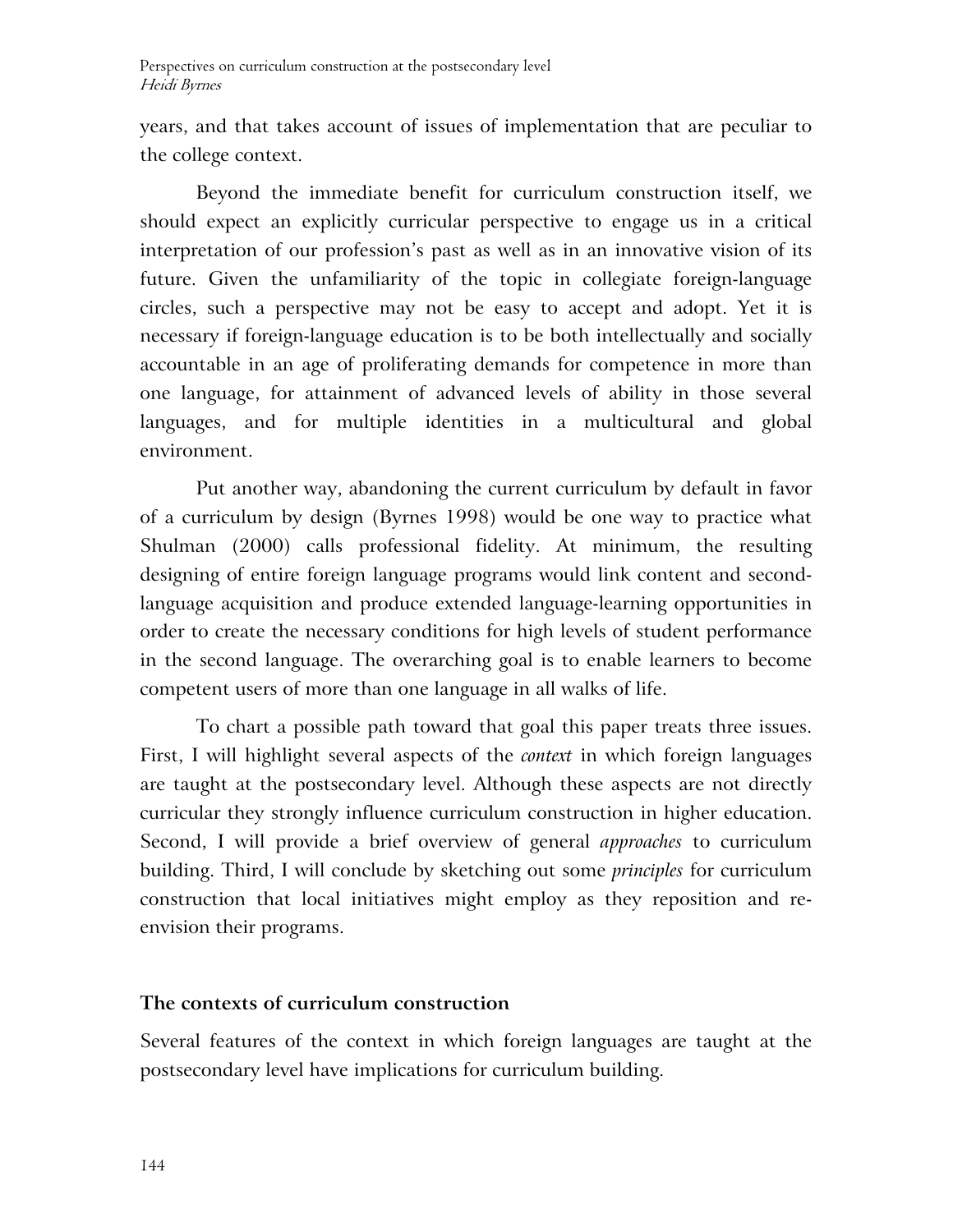#### *Much second language instruction takes place at the postsecondary level*

In the U.S., in contrast with most other industrial countries, tertiary institutions are responsible for an unusually high share of foreign-language teaching and learning. This is so because, even after the success of the Standards movement to, at least, assert a claim for a position in the core, K-12 foreign-language instruction remains largely a choice to be made by school districts, even individual schools (Standards 1996). At the same time, most faculty members teaching at the college level are unprepared for the language teaching demands made of them inasmuch as their educational background and professional interests lie in literary-cultural studies with little awareness, other than by experience, of issues pertaining to language teaching and learning. Furthermore, their own research and teaching in literary-cultural studies is increasingly conceived as language-independent, abstract, and theorydriven (Byrnes 2002a) and, therefore, as separate from language-acquisition issues and foreign-language pedagogy (Byrnes and Kord 2001).

By contrast, a true, extended curricular approach inherently asserts the centrality of the link between language and the creation of meaning and knowledge in all human endeavors and constructs a curricular progression in line with that conviction. Intellectually, a curricular approach affirms the essential connection between, on the one hand, the acquisition of the second language and, on the other hand, the academic content and educational aspirations of a foreign-language department's program. Functionally, a curricular approach asserts a collective responsibility on the part of all faculty members for realizing a department's educational goals by means of a broadly agreed upon pedagogy that resides within the chosen curricular context. For that reason an explicitly designed and implemented curriculum constitutes, perhaps, the best way in which the profession can begin to address the mismatch that severely reduces both the intellectual presence and the functional capacities of many collegiate foreign-language departments, a disjuncture that, at times, threatens the very existence of collegiate foreignlanguage departments (Schneider 2001).

Indeed, a consensually developed curriculum proposal may in these times of fiscal constraints be necessary to provide administrators with a rationale for retaining the structural contexts in which foreign languages have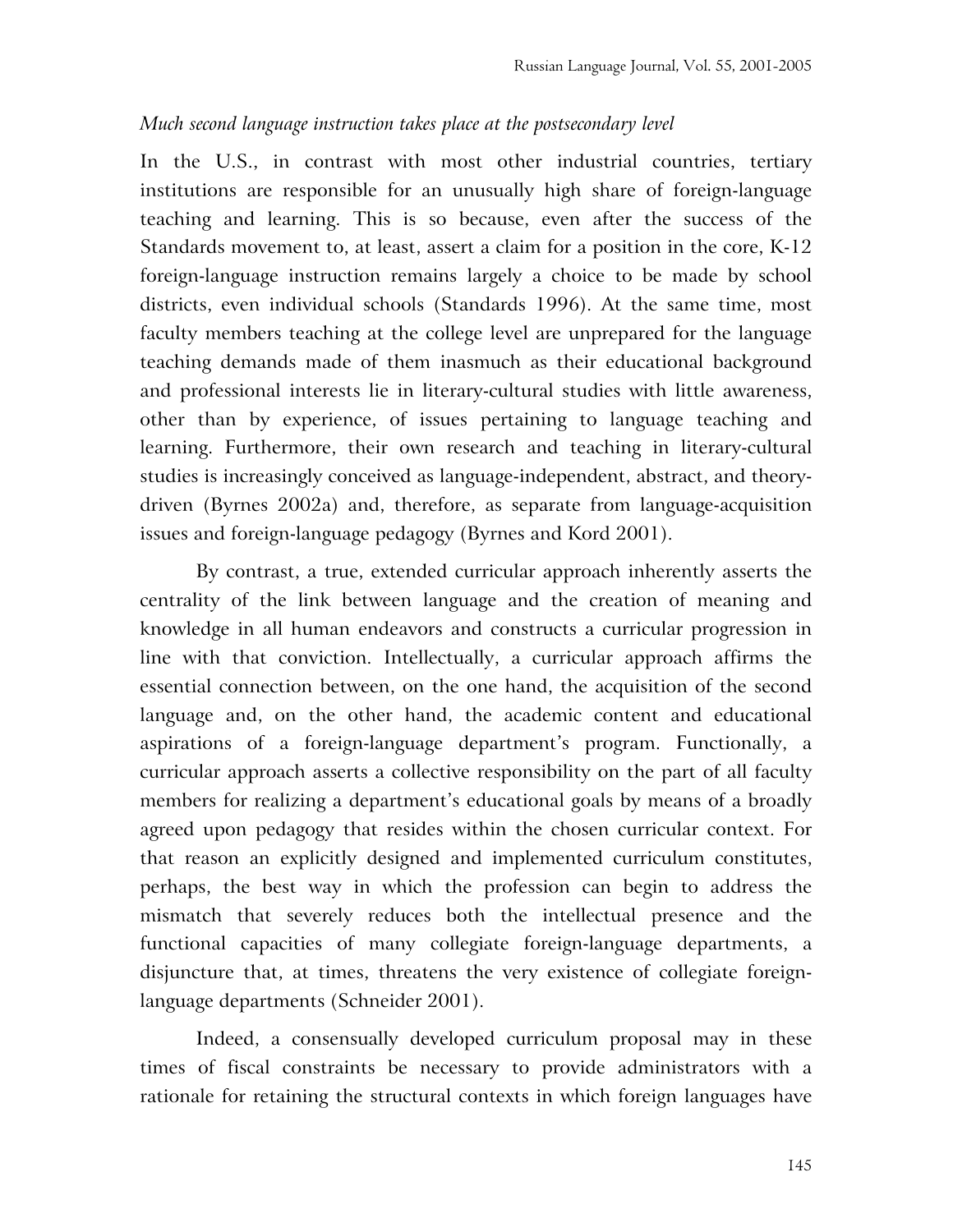traditionally been taught. Administrative structures exist in order to facilitate synergies between valued faculty work, existing faculty expertise, and desired educational practices. Absent such synergies, two interrelated questions arise: why should institutions maintain separate and comprehensive foreign-language departments and why should departments as academic units resist internal and external urges to spin off language instruction?

The recent spate of creating language centers has provided thoughtprovoking answers to both questions. To some, language centers reflect the inability or unwillingness of the faculty of foreign-language departments to take seriously their curricular and pedagogical obligations (Bernhardt 2002), therefore constitute an advance over the *status quo* of (benign) neglect that characterizes so many language departments. Others note that, for all their benefits, language centers tend to detract from the intellectual merits of the remainder of the foreign-language program and even subvert the essence of foreign-language study as a whole. This is so because they reduce, even restrict, the language-learning enterprise to the status of service and skill training. By extension, language centers can all too easily justify another administrative relocation, namely that of housing the study of foreign literatures and cultures within English or comparative literature departments or area studies programs, instead of valued foreign language departments. Under such circumstances, the likelihood of learners attaining upper levels of second-language ability and sophisticated cultural knowledge and insights—abilities gained through extended and reflective engagement with content as handled in the communities that use that language (e.g., academics in a variety of disciplines, business people, policy makers, lawyers, engineers, health care providers)—is seriously endangered.

In sum, developing a curriculum in collegiate foreign language departments constitutes a much needed answer to numerous intellectual and systemic-structural concerns that arise in conjunction with collegiate foreign language learning in the U.S. Seen in this light, curriculum construction becomes an indispensable, informed, and forward-looking counter-proposal in the face of restrictive, at times even adverse realities.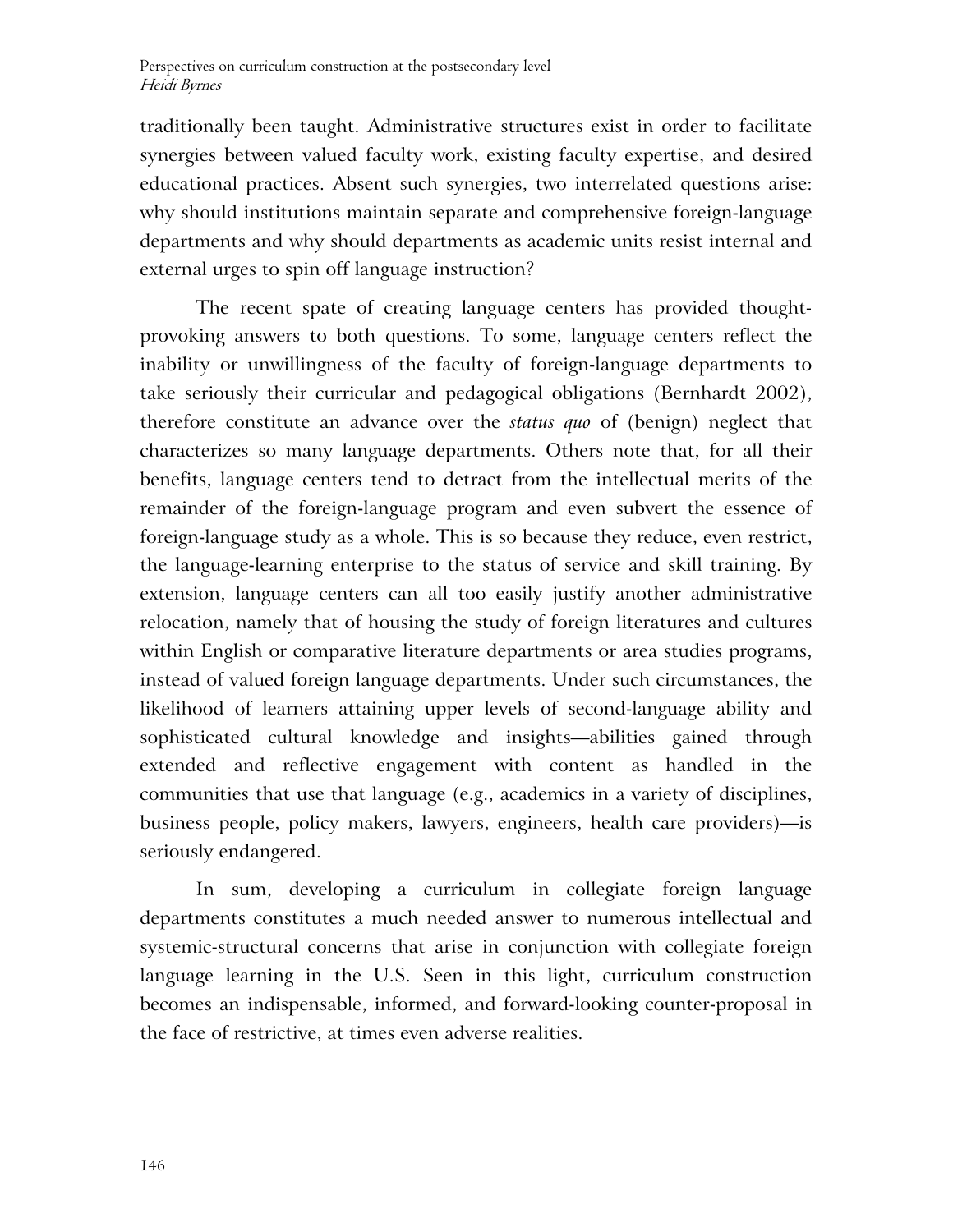# *U.S. institutions must respond to the demand for language instruction in multiple languages*

Although English has become the international *lingua franca*, assuming the role that Latin played for a good thousand years of Western civilization, there is good evidence, particularly in K-12 enrollments, that globalization has also caused an *increase* in the demand for foreign-language knowledge by native speakers of English. Private and public interest is rising for a citizenry that commands advanced language abilities in more than one language, a kind of multiple literacy, in order to respond to economic globalization and to satisfy people's search for individual and societal multilingualism and multiculturalism. As a result, American educational institutions must find ways to accommodate instruction in numerous languages that are politically or culturally important to the United States or that are widely spoken by immigrant populations. This contrasts with the situation in many other countries, which can put their educational resources into teaching two or three languages—the dominant one almost always being English.

Given the financing of public secondary education in the United States and the many societal goals the secondary curriculum must meet, it is unlikely that precollegiate students will have the opportunity for multiyear, consecutive study of more than one language. One may bemoan that fact. But one may also interpret it as an extraordinary challenge to achieve efficiency and effectiveness in the limited second-language learning opportunities that do exist—whenever the system is able to offer them and whenever and for whatever length of time students are able to seize them. As previously stated, colleges bear an unusually heavy burden in that regard.

### *Spanish requires particular consideration*

Most of the recent increase in K-12 foreign-language instruction has occurred in Spanish, in a fashion that some view as a threat to the other languages (Welles 2004). One way of avoiding the trap of seeing the flourishing of Spanish as dangerous competition would be to place the demand for that language outside standard foreign-language instructional considerations and reinterpret it in terms of an incipient societal bilingualism—in other words, to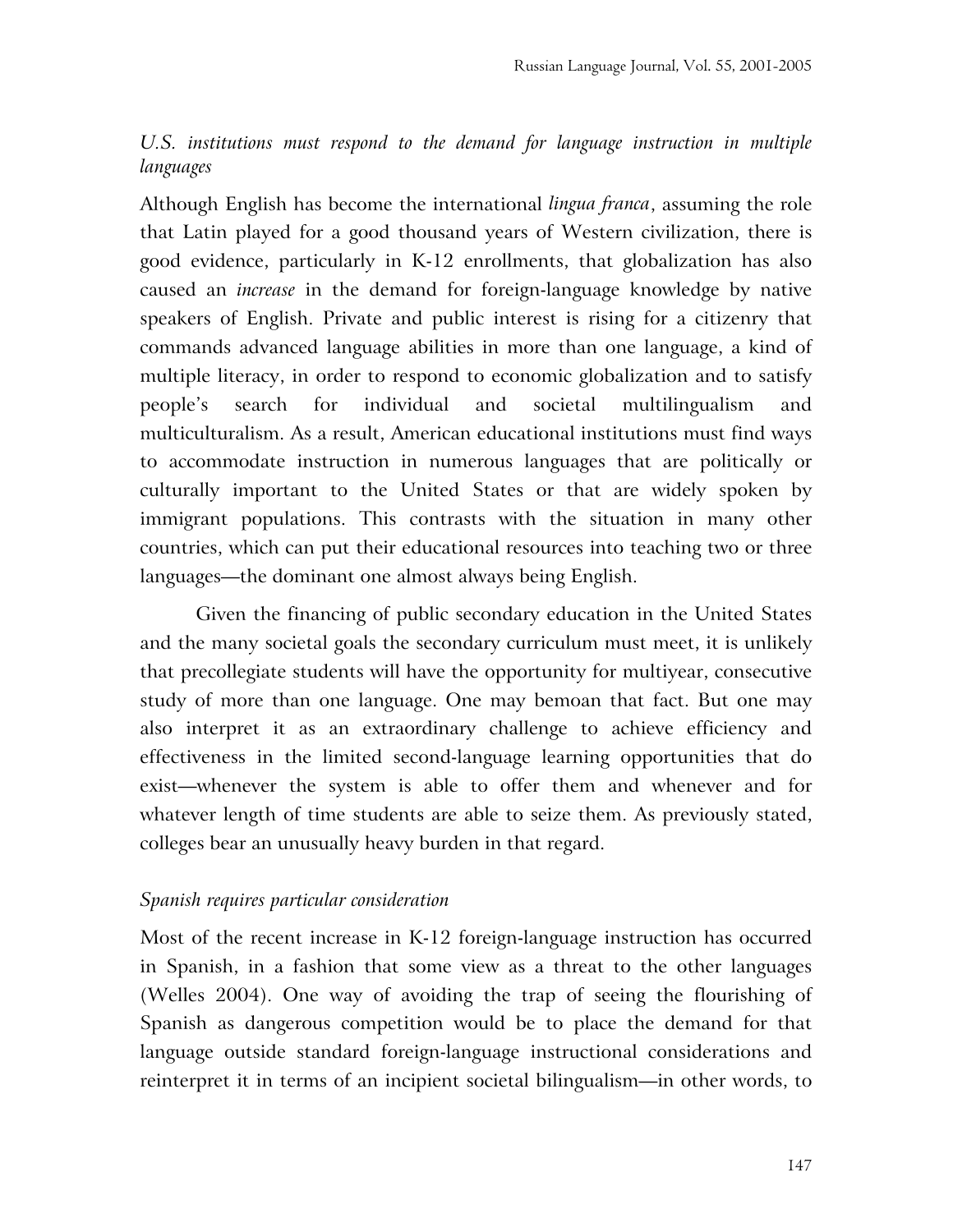make it more akin to English-language instruction throughout the curriculum, a phenomenon that is already strong in the South, Southwest, and West (Rasplica Rodd 2002).

Two questions arise. First, how would the teaching and learning of Spanish—as a quasi second language—differ from the teaching and learning of other languages? Representing one aspect of this question, *The Stanford University Initiative for the Maximization of Language Resources,* under the direction Guadalupe Valdés and Joshua Fishman, examines how direct instruction in heritage and immigrant languages can reverse or retard the process of intergenerational language change and language shift. Second, how do we ensure that instruction in the other languages is not only sustained throughout the educational system but benefits society through an emerging societal bilingualism? This question has taken on particular urgency under the impact of the No Child Left Behind Legislation (see the position paper by Marcia Rosenbusch and concurrent commentaries in *Perspectives* 2005). An enlightened curricular perspective would offer important responses to both questions.

# *The less commonly taught languages must be part of curricular planning*

A curricular frame of reference might enable reconsideration of yet a fourth feature of the country's language context—the need to assure instruction in what are called the less commonly taught languages.

Here I suggest that any program that cannot rely on a K-12 instructional base but must bring students from no knowledge to usable, preferably advanced, levels of competence within the four-year confines of American undergraduate education should be thought of as a program in a less commonly taught language. By rethinking the status of the less commonly taughts—and understanding them not in terms of nationally aggregated enrollment numbers but in terms of particular institutional settings and student learning demands—we would sharpen our ability to understand central features of the requisite curricula in any language—in Japanese, Chinese, and Russian as in French, German, Italian, and Spanish. In other words, when previous high-school language instruction cannot be presumed, or when students wish to acquire a third language during their college years, curricular planning becomes crucial. Only with a curricular proposal in place can one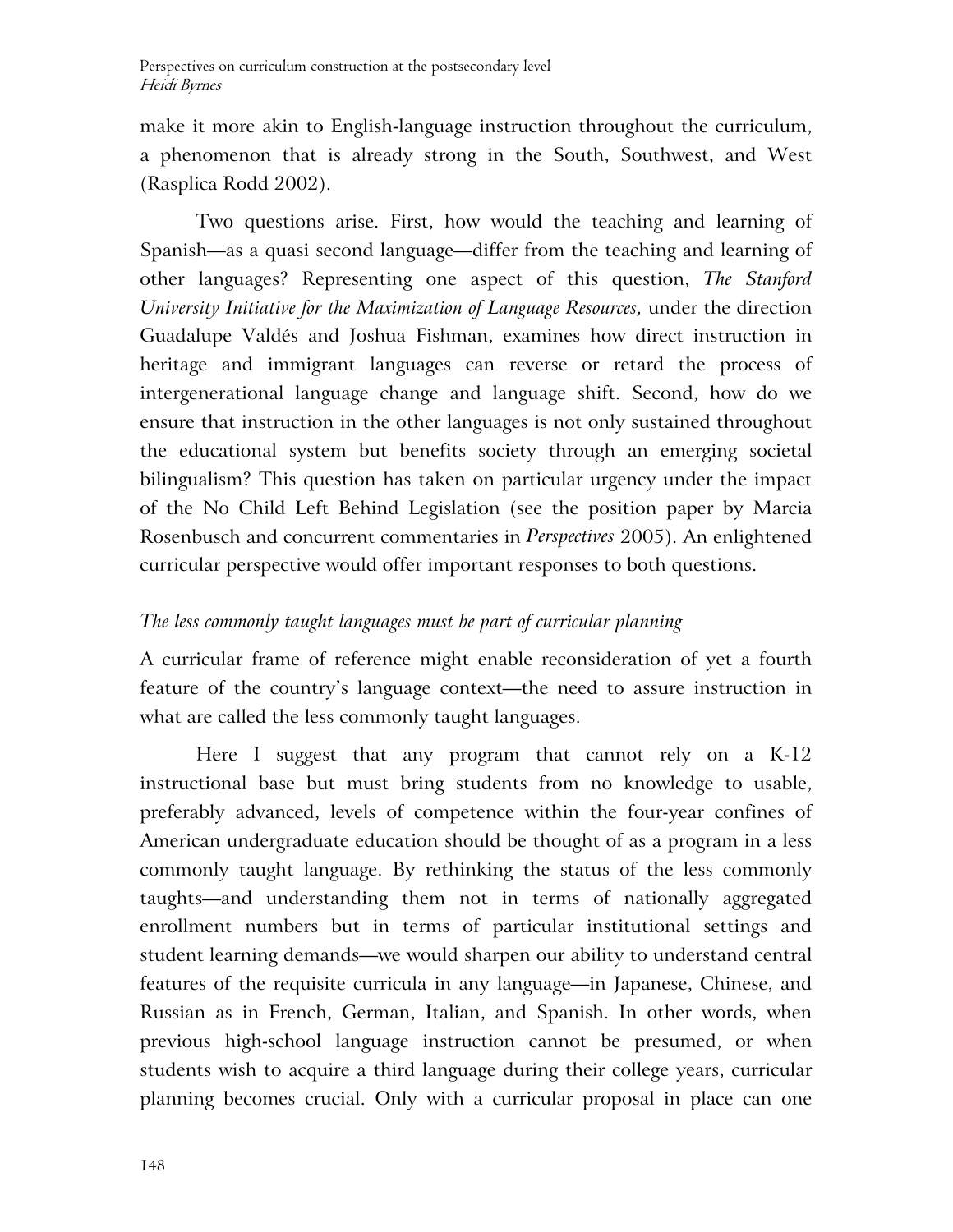reasonably expect that students will achieve high levels of competence in a particular language in a particular institutional setting and, subsequently, in the workplace.

Far from being an inconsequential semantic game, such a reconceptualization asserts that curriculum construction is not an option but a critical systemic concern because of demands for efficiency and effectiveness that, in turn, are the consequence of the restricted time ceded to the complex task of language learning. If extended periods were regularly available for language learning, we could afford to make mistakes. As it stands, we do not have that luxury. Indeed, not developing well-designed curricula may well be the most serious omission the foreign-language profession has permitted. Although curricular neglect seems to hold as well in other parts of the academy, it is debilitating for language study because of the field's already marginal status and because of the kinds of competencies learners are increasingly interested in attaining, even in a short period of time.

### *Taking a literacy view of learning goals and outcomes can help overcome narrow disputes*

Finally, any description of the contexts for curriculum construction must include a discussion of learning goals and outcomes. Much of the conversation about foreign-language goals in higher education has been trapped in its own taxonomies and historical structures, expending precious time and energy on unproductive (because false) dichotomies. Among them are deliberations whether one should prefer communicative or grammar-based teaching or whether one should teach literature vs. language, or use literary texts vs. nonliterary texts from a range of subject matter areas—as though these stood in any substantive opposition to each other or really addressed the kinds of learning goals higher education has to espouse.

These arguments are artifacts of our professional history that have little to do with the foundational trajectory in instructed language learning for literate adults—its progression from private, familial, or transactional discourses to a range of situated public discourses so that learners may attain an encompassing second-language literacy.

For all their innovativeness, proponents of communicative and proficiency-oriented instruction have generally excluded this trajectory from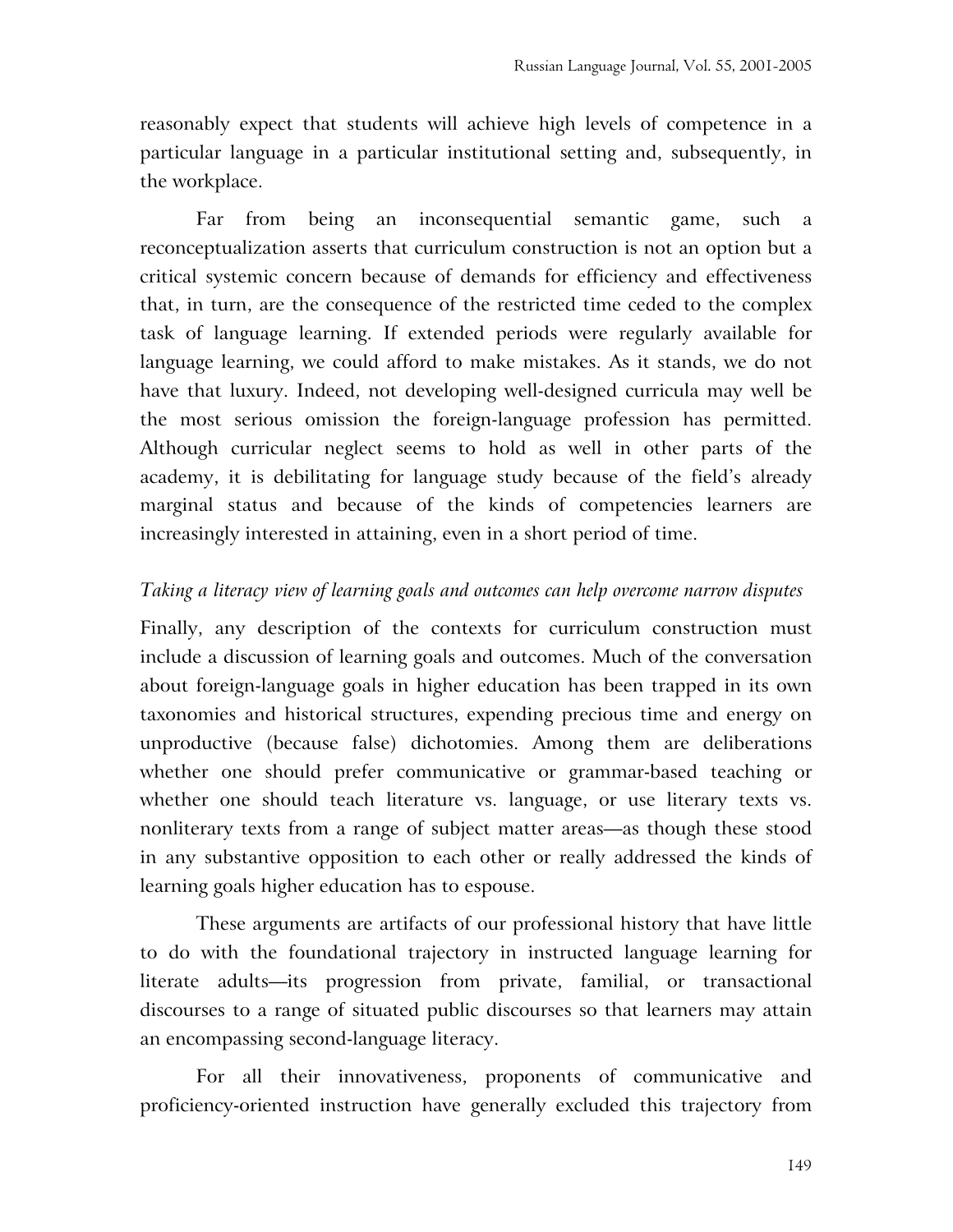their frames of reference and preferred metaphors (Byrnes 2002c; Ortega and Iberri-Shea 2005), an exclusion that is all the more noteworthy in view of the strong evidence that elaborated literacy practices have to be explicitly taught in the second language, just as they are in the first (Gee 1998; Schleppegrell 2004). Facility in the discerning use of public discourse requires speakers to engage in forms of semiosis, that is, in forms of meaning making, that differ functionally from the private or personal (usually oral) discourses that are our heritage as humans.

Public discursive abilities are enhanced through reflective work, such as occurs when learners understand how the social and institutional contexts surrounding business, medicine, science, and technical fields (for example) shape the discourse that people use in those environments—the business negotiation, the medical consultation, the scientific report, the engineering proposal—and, consequently, how they as nonnative users would locate themselves within them. As Hasan (1999, 75) states, developing such a habitus by working with a discourse and literacy pedagogy would yield a benefit without parallel, as it would enable one to decipher the world, to read closely the propositions one is confronted with.

Giving collegiate foreign-language programs a literacy trajectory stands at some distance from the current emphasis on learner needs as driving curriculum building, a focus that is primarily expressed through task-centered language teaching (Long to appear; Long and Crookes 1992, 1993; Nunan 1993). Needs-based curriculum construction is less than optimal for colleges because, in general, neither institutions nor individual learners can know, in any substantive way, students' future language needs. Language learners tend simply to want to learn to speak the language well. Only in big state institutions with multiple tracks or in targeted, professionally oriented programs (such as the German and engineering program at the University of Rhode Island) would a real needs-based approach to curriculum construction seem to be practicable.

In the meantime, departments are challenged to build from the learners' unspecified notions of what knowing a language means a programmatic context that allows for the possibility, if not necessarily the reality, of an encompassing second-language literacy: being able to use a second language comfortably and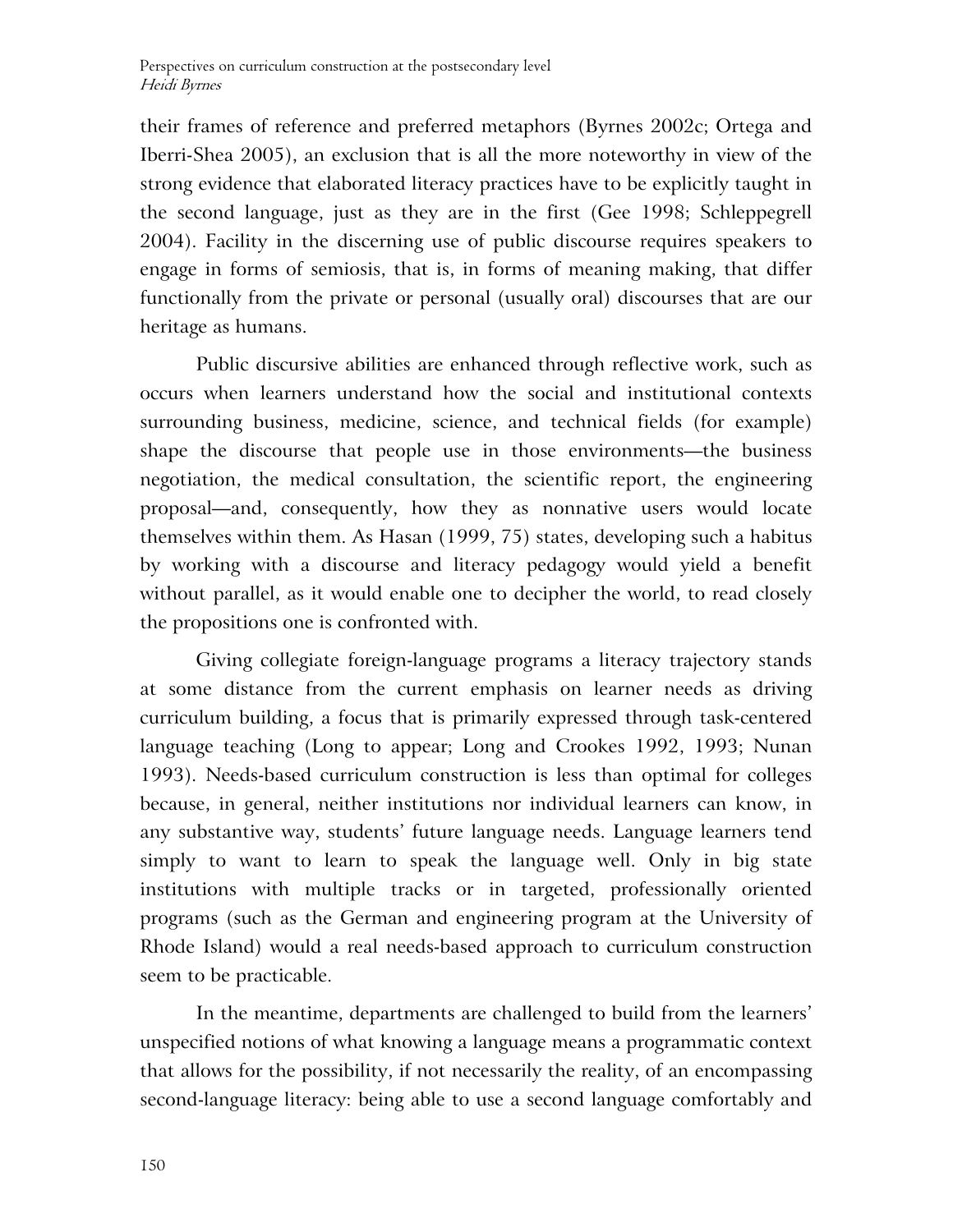competently both in their private lives—in family, neighborhood, and community, in leisure and social interaction—and, at least for some, also in their working lives, whether these are lived in a well-defined local community or in the professional environment of the globalized economy.

Collegiate programs can meet that challenge by creating curricula that take into account the fact that language learning for literate adults is a longterm project leading toward literacy in the second language—with literacy understood to encompass the above-mentioned primary and secondary discourses of a culture and its language. Curriculum builders must incorporate into their work broad insights about long-term language learning in instructed settings for literate adults, knowledge that is at present spotty and, with the exception of work in systemic-functional linguistics, that I will explicate subsequently, insufficiently discursively oriented (but see McCarthy and Carter 1994; Kern 2000).

These understandings about the goals and the paths of good instructed second-language learning for adults must then be negotiated in terms of what is institutionally and programmatically possible and what is pedagogically realizable. Finally, the institution's plan should respond to the larger interests of society and to the particular interests of individuals. This is the agenda of curriculum development at the college level; this is what a curriculum would be designed to accomplish.

### **Approaches to curriculum construction**

The paucity of curricular thinking demands that we begin by clarifying central notions of curriculum, a way of making curriculum building itself come to be accepted as good educational practice at the college level. Upon such understandings we will then be able to entertain public proposals that explore what the construct of curriculum stands for and how it would be implemented in particular programmatic contexts.

Any curriculum development builds on selection and sequencing, both inherently highly interpretive choices. That said, the need for curriculum construction in the foreign-language context is most pressing under two conditions: first, if the program is so constrained that it must make up,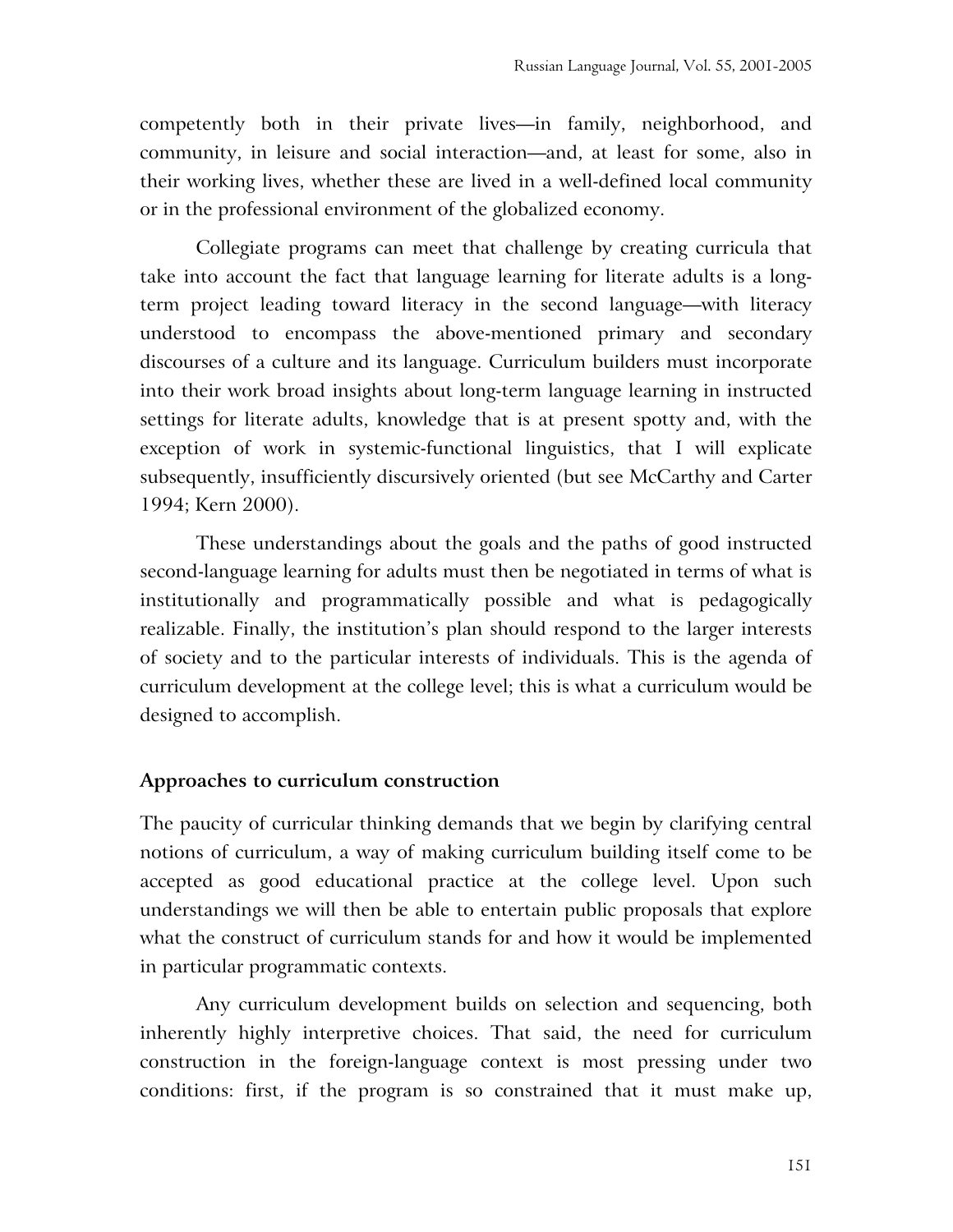through careful conceptualization and planning, what it lacks in time, and second, if adult instructed learners are to attain upper levels of performance in their second languages.

Wording the issue from the perspective of would-be curricular planners, one could say that a faculty group contemplating the demanding and laborintensive task of curriculum construction should be united by a strong sense that its instructional goals—even in languages that are not cognate to English and often have completely different literacy practices and writing systems reach beyond basic interpersonal communicative abilities. This is so since any reasonably competent language teaching, even with a relatively uncoordinated aggregation of courses, is generally able to bring students to basic interactive language performance, irrespective of the language. Indeed, American foreignlanguage instruction has, by and large, been remarkably successful on that score.

However, if one takes a more expansive perspective of what it means to know a language, success becomes considerably more elusive—and it will be even more elusive in the future as expectations rise for both cognate and noncognate languages. This is so because, for all its variation, language learning and teaching that targets upper levels of performance and incipient secondlanguage literacy must recognize that situated, purposive, and meaningful language use is the fundamental condition for language learning by literate adults.

As research and practice are beginning to show, those characteristics can be made particularly salient in a text-based approach to curriculum development, more specifically a genre-based approach supported by a genrebased pedagogy (see the contributions in Byrnes and Maxim 2004; Hyland 2004; Johns 2002; Martin 1999). Far from disregarding sentence-level accuracy, a text-based approach incorporates sophisticated appreciation of the interplay among accuracy, fluency, and complexity of language learning at each stage of the learning process, and of continued and carefully balanced development of accuracy, fluency, and complexity over time within a larger textual environment. (For a discussion of more psycholinguistically oriented processing issues, see Skehan 1998 and the contributions in Robinson 2001).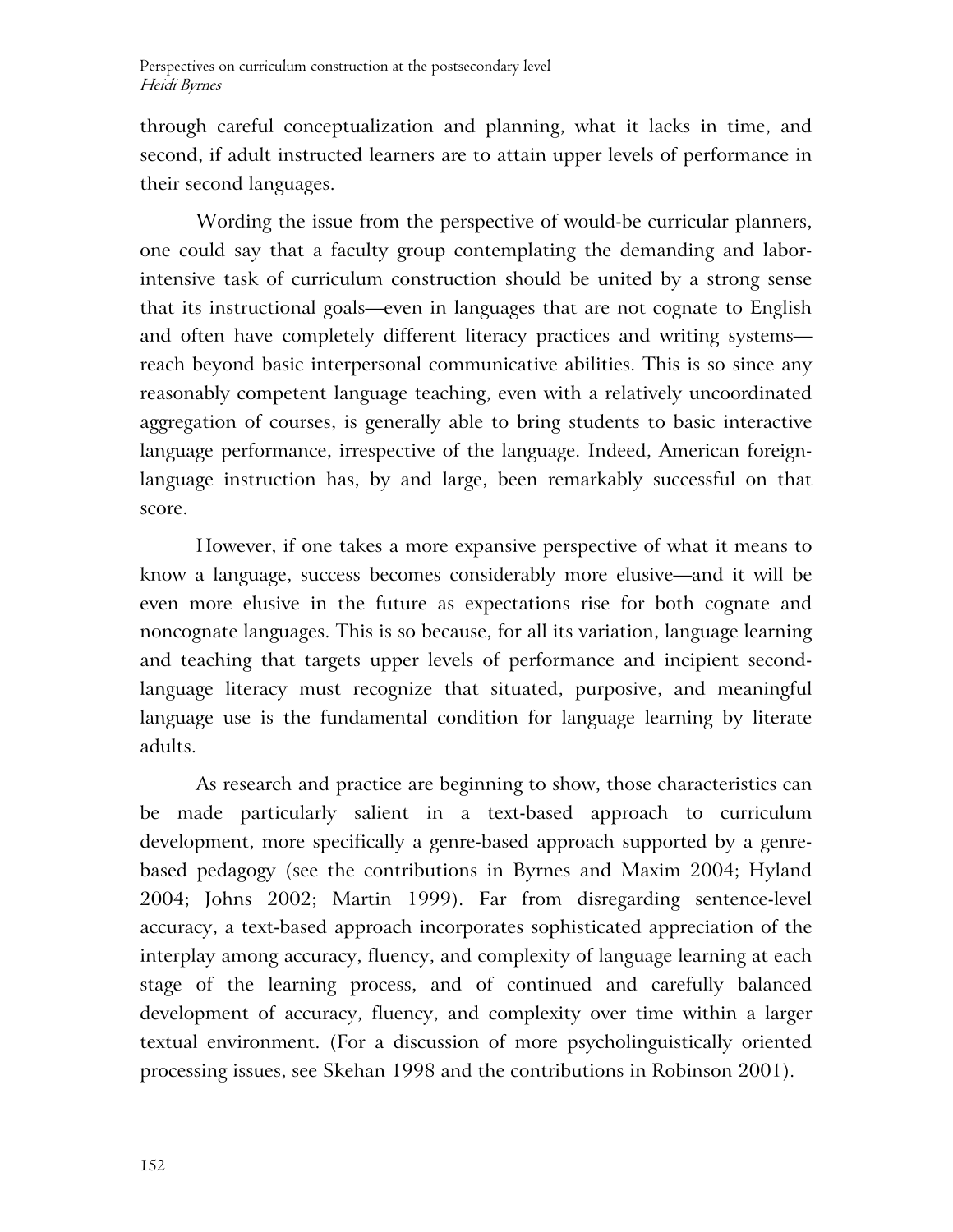A curricular framework also allows us to address issues of pedagogy. Specific pedagogical decisions are grounded not in general methodological dictums but in thoughtful awareness of the long-term consequences of certain instructional practices over a learner's course of study (Byrnes 2000). Conversely, a curricular proposal can be publicly queried for its soundness as it comes to life in a pedagogy of informed choices that considers short- and longrange performance outcomes (Doughty and Williams 1998).

Viewed within a curricular framework, the traditional preoccupation with the perfect method turns out to be misguided. The perfect method, we realize, cannot exist because appropriate pedagogies are always situated choices within a long-term learning trajectory. But the curricular framework also contrasts with unbounded methodological eclecticism and its extreme postulate, that instruction does not matter. Instruction does matter, as Norris and Ortega (2000) have convincingly shown in their comprehensive research meta-analysis.

By reversing priorities, from methods to curriculum, we can strive for optimal learning outcomes since pedagogical interventions are now contextualized instances of teacher decision-making that are informed and supported by a previously developed educational context—the curriculum. Providing a publicly knowable and shared context, based on consensual decisions about selection and sequencing, is a rarely mentioned, yet crucial, contribution that curriculum can make to teaching and learning.

To present a curriculum is to propose a sequence of educational opportunities for learners that builds on internal relations and continuities among the major units of instruction. Central considerations are the selection of content and its sequencing—the what of the curriculum—and the delivery of that content in both the larger educational environment and the particular instructional setting—the how. At the same time, a curriculum is also a critical act of defining the role of the learner and, by extension, the act of learning (see Byrnes 1998, 265–66). Finally, a curriculum is a policy decision about the purpose and nature of education.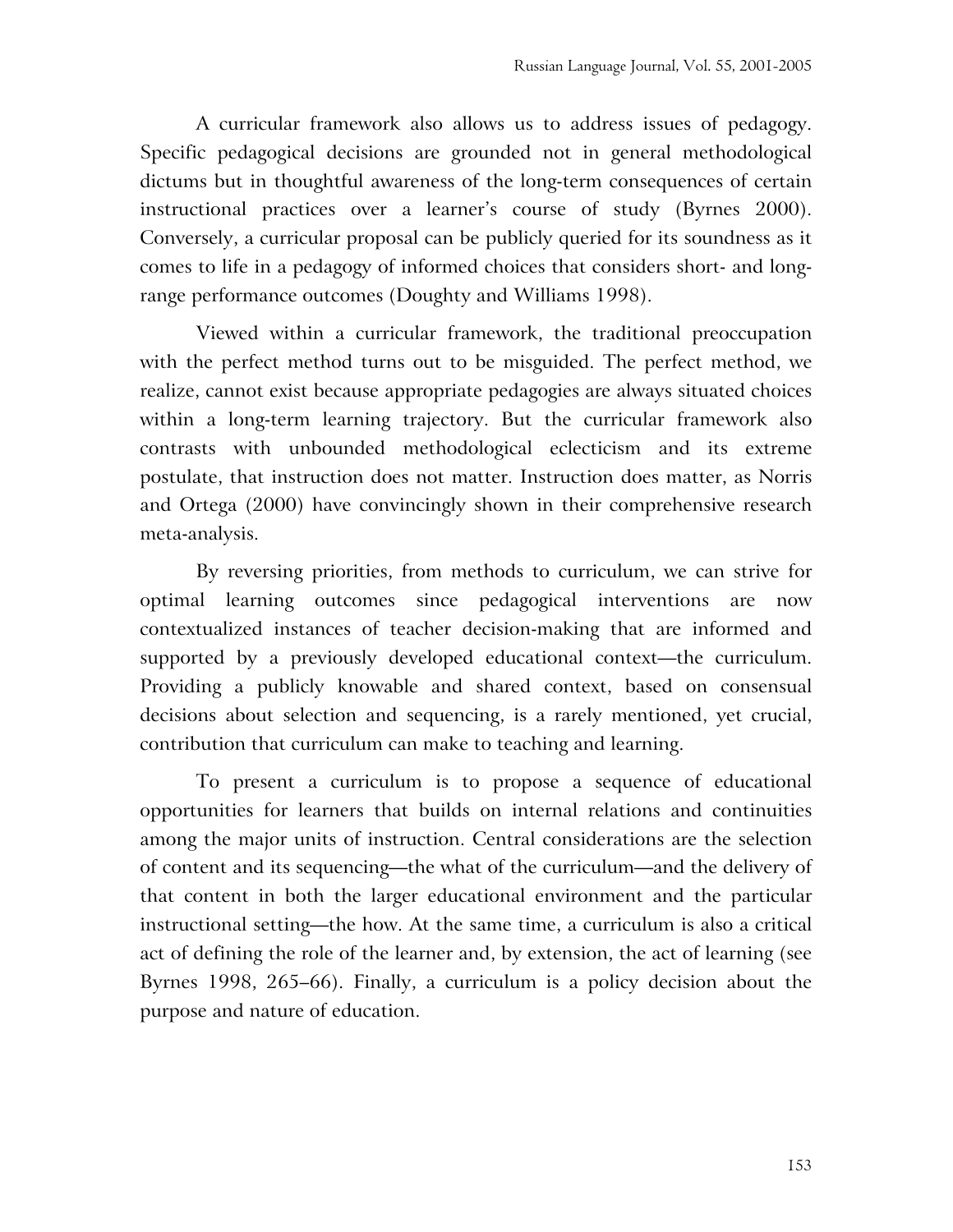## **Exploring principles for curriculum construction**

In arguing for the importance of curriculum construction I have already referred to a number of desirable characteristics, all derived from the centrality of meaning in adult instructed foreign-language learning. In the following section I explore more explicitly the connection between curriculum and the adult's well-known focus on meaning and posit some broad principles for curriculum construction.

## *The centrality of meaning in adult instructed foreign-language learning*

Having noticed that adults focus on the meaning rather than the form of language, researchers in second-language acquisition frequently offer that observation as an explanation for why adult learners find it so difficult to acquire the formal inventory of a second language to an acceptable level of accuracy, fluency, and complexity. While the conclusion is true in a general way it is not particularly insightful. In fact, it has the potential for being misleading if it is interpreted as justifying an old-style (or even new-style) sentence-level, meaning-divorced grammar instruction—an all-too-frequent occurrence. Instead, as Byrnes and Sprang (2004) illustrate with the development of narrativity, a capacity that inherently involves complex use of tense and aspect, these sentence-level phenomena can really only be properly situated and properly acquired within a larger textual frame of reference. In that case, the meaning-driven nature of language behaviors alerts foreignlanguage professionals to the need to rethink how knowledge (or meaning) and language are related and, by extension, how they can and should be related in adult foreign-language learning and in adult foreign-language instruction.

To a significant extent, current practices assume the validity of a normative and essentialist model of knowledge and language, where knowledge and language are viewed as independent of each other and knowledge preexists out there, as it were, in an idealized, even God-given metaphysical realm. Language is reduced to being, prototypically, the act of naming the pre-existent givens, and learning becomes the application of largely arbitrary rules or the build-up of a formidable array of one-to-one correspondences in vocabulary (with differences construed as deviations from that expectation).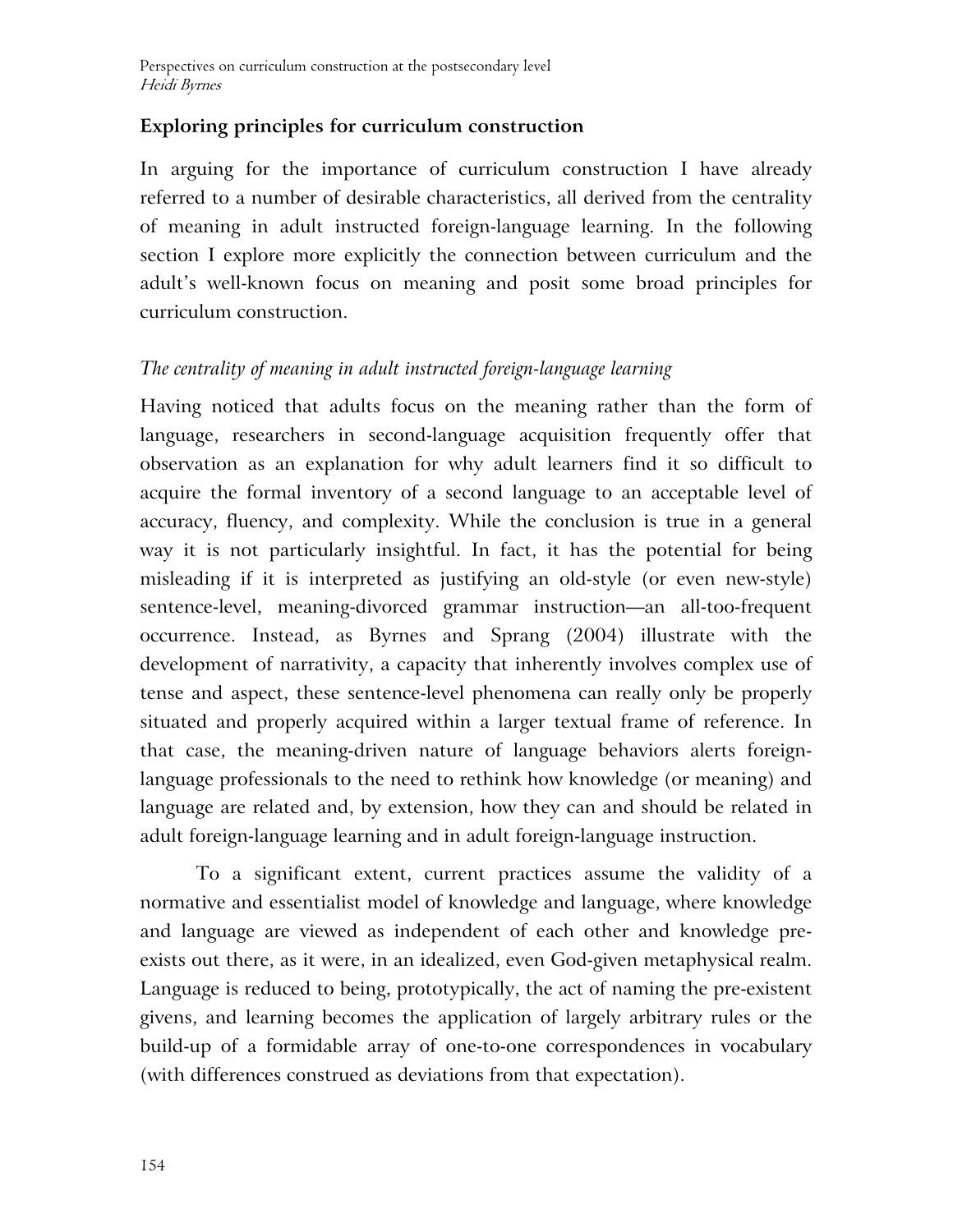Theorizing over the last two decades or so, by contrast, favors the possibility of considering language as a culturally embedded form of human meaning-making, in short, of language as a social semiotic (Halliday 1994; Lantolf 2000). Here knowledge is understood as being intricately linked to the language patterns of situated language use, where the very use of language is a way of knowing and a way of being that is historical and directly related to social action.

In the former Soviet bloc, Bakhtin (1986) and Vygotsky (1978) were among those who explored such an approach. In the West the same approach has appeared in research in sociolinguistics, discourse analysis, and at times pragmatics, often applied to the analysis of native language phenomena. Where it is concerned with language learning—native and otherwise—it has been dubbed functional and is particularly associated with the British-Australian linguist Halliday. Halliday and his followers emphasize a symbiotic relationship between human activity and language with, as Hasan (1995, 184) puts it, the very existence of one as the condition for the existence of the other.

By investigating key constructs of systemic-functional linguistics context of situation, register, text, and text structure—it is possible to arrive at principles for curriculum building that exemplify that role of language in human life. Thus, Halliday turns on their head the notions of language and grammar that prevail in language instructional contexts. Instead of considering language to be a system of forms, to which meanings are then attached he considers it to be a system of meanings, accompanied by forms through which the meanings can be realized (1994, xiv). In particular, two central meanings are addressed by language, namely (i) to understand the environment (ideational), and (ii) to act on the others in it (interpersonal). Combined with these is a third metafunctional component, the textual, which breathes relevance into the other two (xiii).

Dramatically different from a structuralist grammar, which is a grammar of syntagmatic linearity, Halliday's is a grammar not of normative rules but of choices and relations, where the grammatical system as a whole represents the semantic code of a language and the context of culture determines the nature of the code (xxxi). Thought-provoking for our concern with adult instructed foreign-language learning is Halliday's statement regarding child language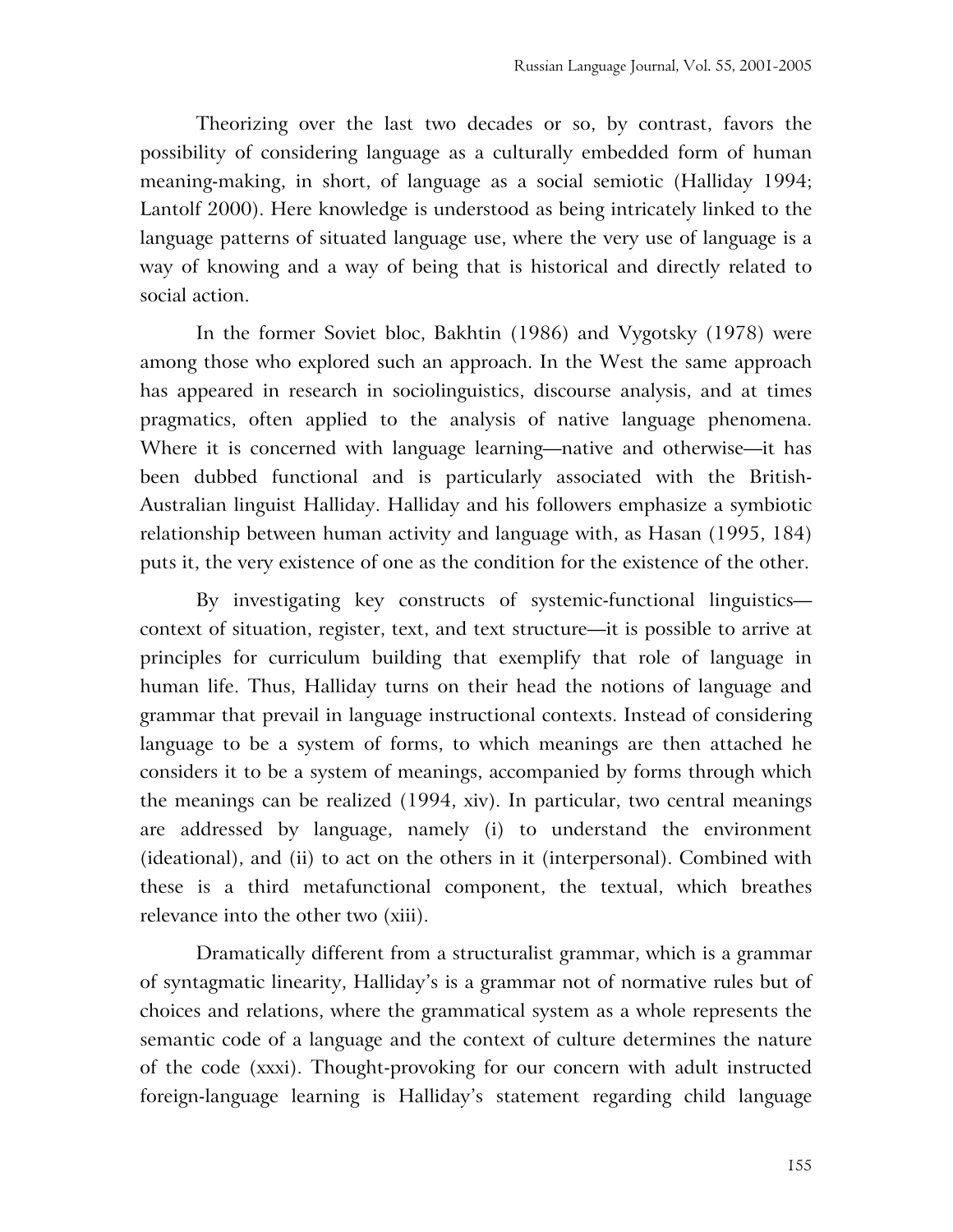learning: As a language is manifested through its texts, a culture is manifested through its situations; so by attending to text-in-situation a child construes the code, and by using the code to interpret the text he construes the culture  $(xxxi)$ .

To sum up, the relationship of language and knowledge is that language as *social semiotic praxis* ... should be seen unequivocally as a *construer* of reality, not just as its *representer* .... It does not *represent* reality; it simply *construes a model* of reality (Hasan 1999, 53). Therefore, while language as a system may be considered arbitrary with regard to the species-specific potentialities of human language-making capacity, the relation between meaning and that level of the language code that Halliday labels its lexicogrammar is far from arbitrary but, instead, constitutive.

# *Making content the foundation of collegiate language curricula*

What does the Hallidayan approach mean for our concern with curriculum? How might it affect curriculum construction?

The theoretical insights and practical experiences to be gleaned from the Hallidayan approach are eminently worthy of exploration if we wish, at long last, to integrate language and culture—or language and knowledge—in more than trivial ways. Assuming that collegiate foreign-language curricula must address both the acquisition of knowledge and of language—in both the first and second languages and in their relationship to each other—then one important task is to treat content not as an afterthought, but as constitutive for language acquisition. A particularly rich discussion of the consequences of such thinking, primarily for first language literacy development in schools, but by extension, for literacy development in second languages, using a systemic functional linguistics framework is presented by Schleppegrell (2004) who carefully relates the grammatical and discourse features of the language expected in school tasks to the content areas, role relationships, and purposes and expectations that they realize in schooling contexts.

Extending such insights into the adult foreign language curriculum suggests that creating a content-oriented curriculum will require us to go beyond what has generally been described as content-based instruction in the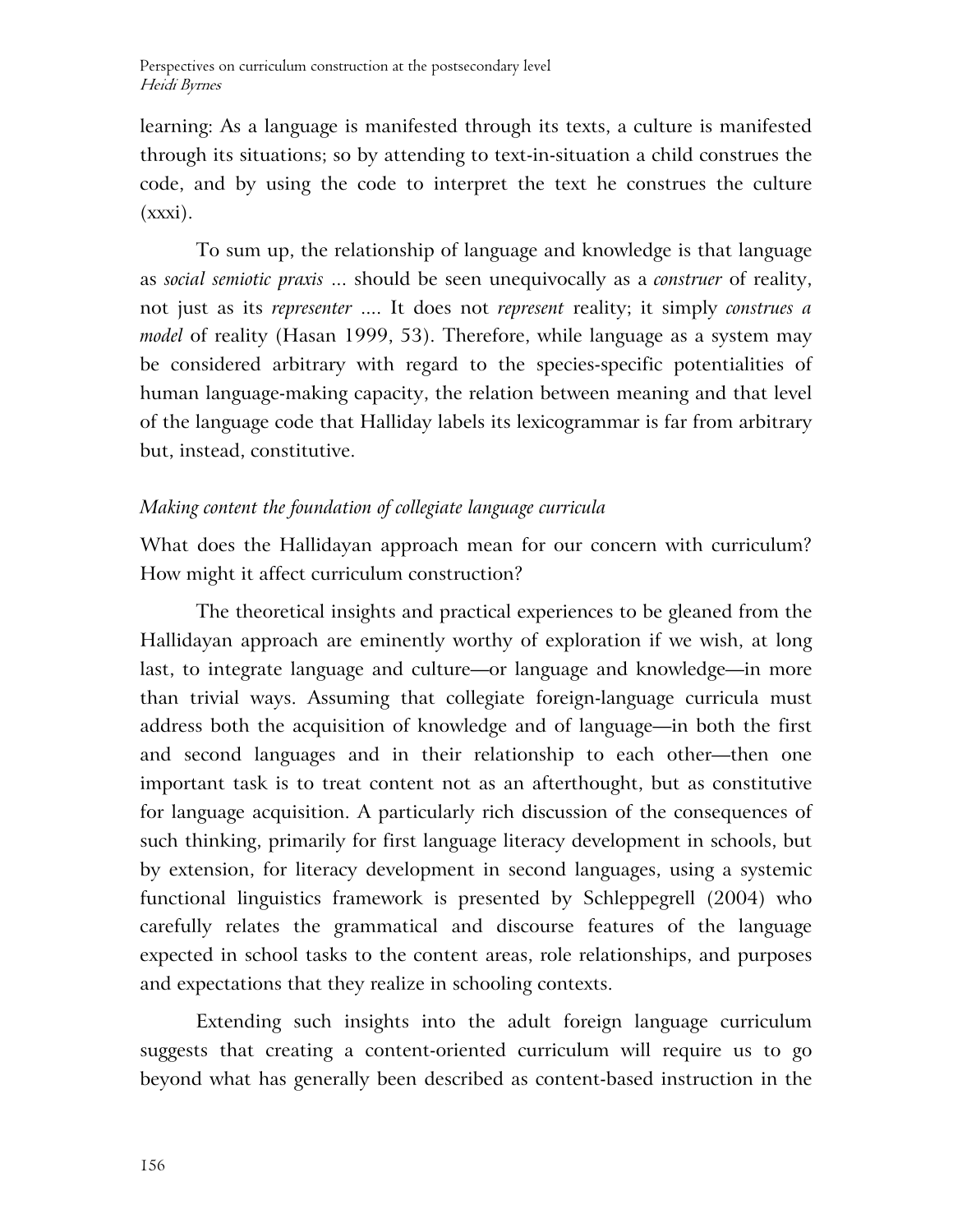primary or secondary grades and beyond what has been described as the language-across-the-curriculum project at the college level (see, for example, Adams 1996; Krueger and Ryan 1993; Met 1998, 1999). It must also go beyond the proposals of the Standards Project, launched in 1996, because those proposals continue to rely on a normative grammar and a form-focused paradigm that separates language use from knowledge (Byrnes 2002c). Moreover, they lack a means of linking knowledge and language acquisition, one that would support the project's goals of communication, culture, connections, communities, and comparison *and* language acquisition. Differentiating the proposed curricular project from these dominant models will be an important step.

Next, we must acknowledge that content for adult second-language learners, contrasted perhaps with younger learners, is not inherently sequenceable. There is no objective way of deciding whether learners would be better served by first learning about the geography and history of the target area or culture, reading about its contemporary political processes, practicing how to meet and greet people at a cocktail party, or learning to make hotel reservations over the telephone. Any of these learning scenarios may well be worthwhile. But in general curricula decisions on how to sequence content must be grounded in aspects of language acquisition that are closely connected to *genres*.

Genres are how things get done, says Martin (1985, 250), when language is used to accomplish them. They range from literary to far from literary forms: poems, narratives, expositions, lectures, seminars, recipes, manuals, appointment making, service encounters, news broadcasts and so on. As defined by Christie (1999, 760) genre is a staged, purposeful activity that serves important social goals. To Gee (1998) genres are ways of being in the world.

When sequencing decisions are grounded in genre, the kind of interactive, situated, phatic, or transactional language use that is implied by the party encounter or the traveler's inquiry is indeed likely to be appropriate beginner fare, much as communicative language teaching has presented it. But that is true not because of the content of such exchanges but because their language use characteristics are within the grasp of beginners, whereas those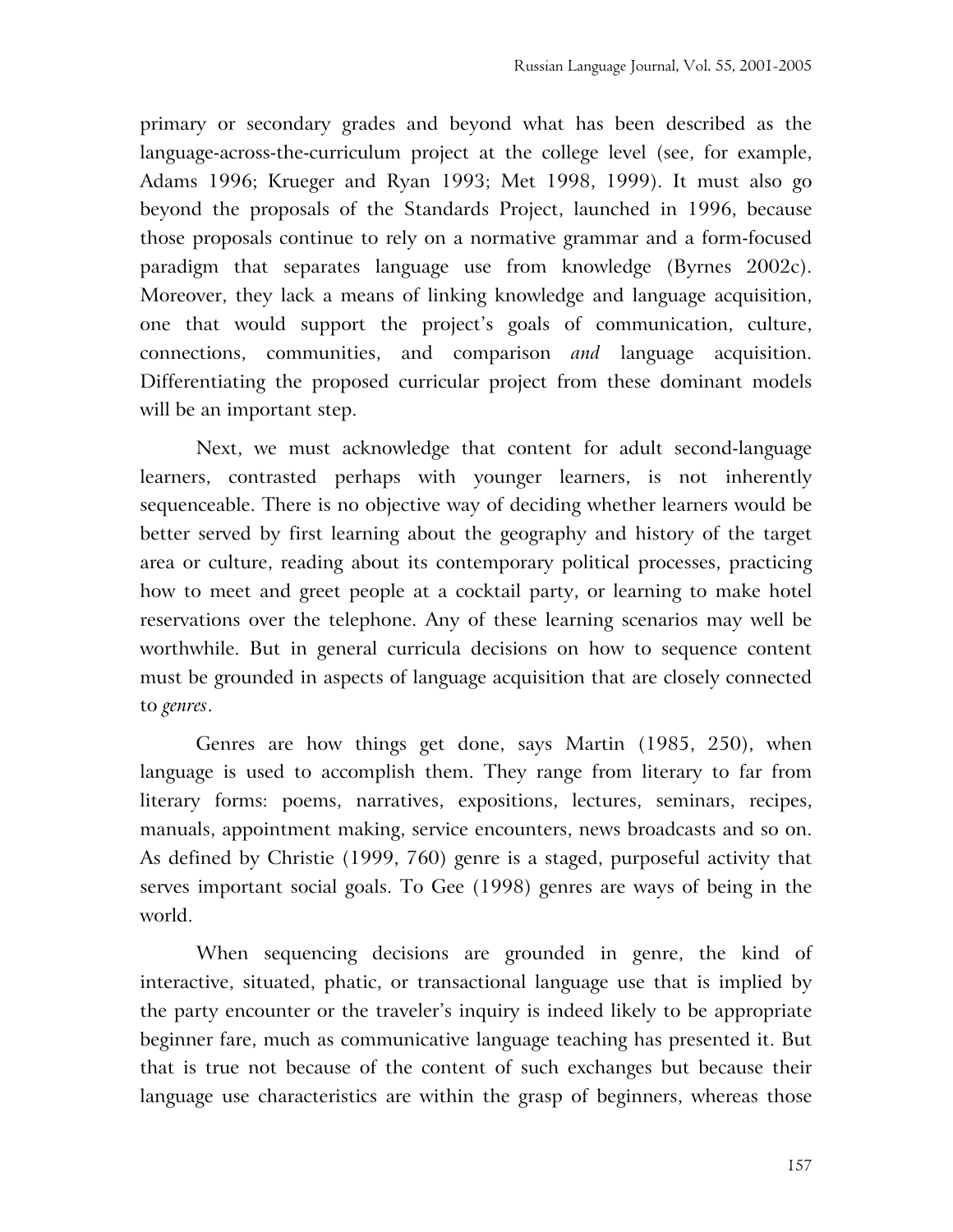associated with historical summaries or policy debates in oral or written genres are beyond the reach of beginners and even intermediate language learners from the standpoint of acquisition, and thus of processing.

Beyond the early proposals to rethink curricula, presented most convincingly by Long (1994) and Long and Crookes (1992, 1993), we need more fine-grained decision-making criteria for selection and sequencing. Here the approaches developed in systemic-functional linguistics hold particular promise. Initially a theoretical alternative to structuralist notions of grammar, systemic-functional linguistics has the necessary theoretical apparatus as well as longstanding pedagogical commitments. Together these provide principles, constructs, and examples for linking content or knowledge and language form. Specifically, in concentrating its analytical potential beyond the sentence-level and focusing on language use in public life, especially in educational settings, systemic functional linguistics has established the notion of *genre* as an apt construct for elucidating the relationship between socially situated knowledge and language and, therefore, for language learning (Eggins 1994; Hyland 2004; Johns 2002). While its insights have thus far been primarily applied to the first-language context (Martin 1999), most especially in multilingual and multicultural Australia, they are gradually being considered as well for secondlanguage education, primarily in upper level instruction in English as a second language (Jones et al., 1989; Schleppegrell 2004) and, most recently, also for foreign language curriculum construction and pedagogy (Developing multiple literacies 2000).

The larger intent in promoting functional grammar and genre is to create the possibility of a grammar for purposes of text analysis: one that would make it possible to say sensible and useful things about any text, spoken or written, in modern English (Halliday 1994, xv). Through a rich understanding of genre we can come to understand that language is not a *domain* of human knowledge [but] the essential condition of knowledge, the process by which experience *becomes* knowledge (Halliday 1993, 94, emphasis in original).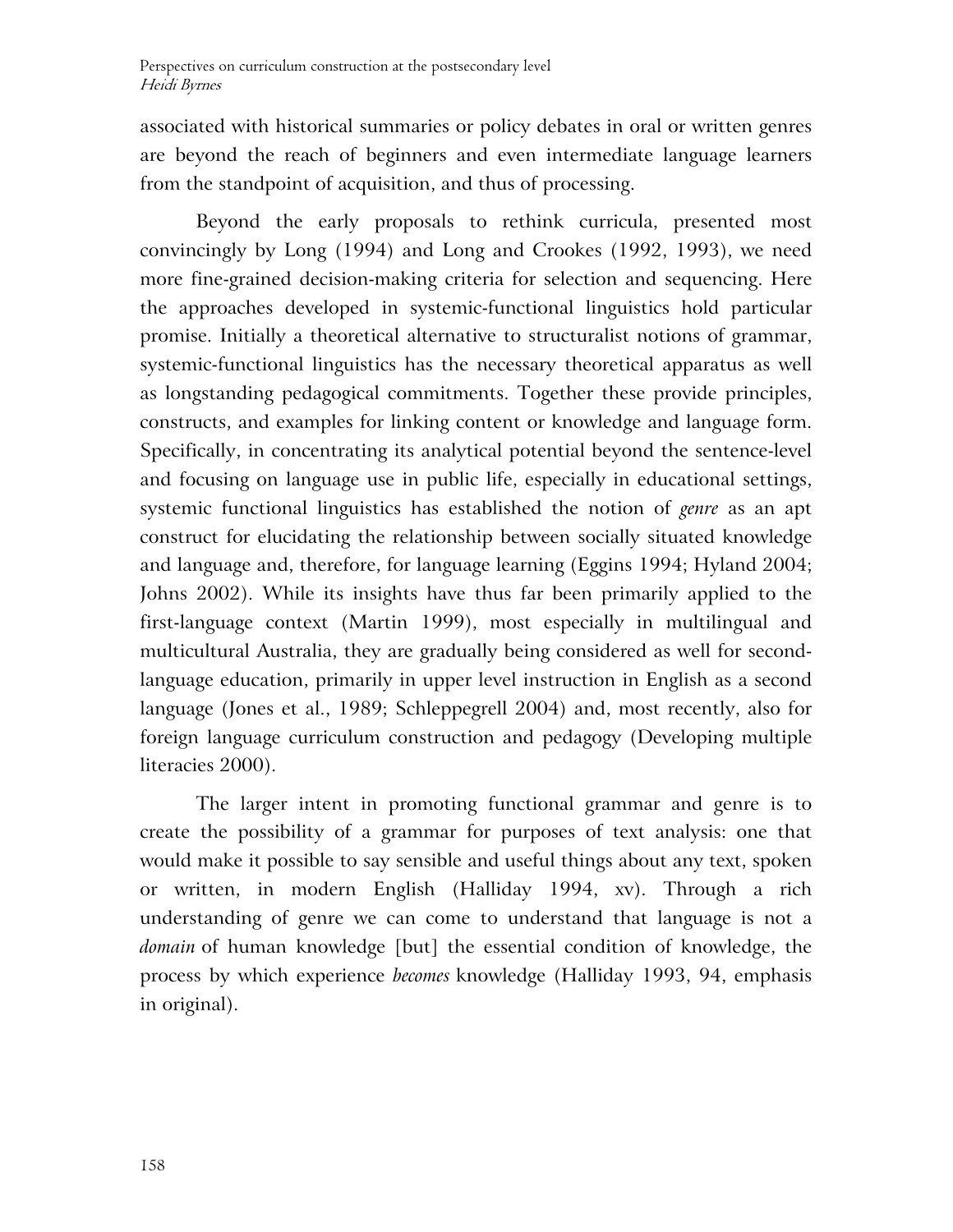### *Reconsidering foreign-language educational goals in terms of multiple literacies*

Selecting genre as an appropriate foundation for curricular selection and sequencing also forces us to reconsider our larger goals—a welcome development since it places foreign-language learning in proximity to the goals of education. At heart these goals are about expanding literacy (Gee 1998; Hasan 1999; New London Group 1996; Schleppegrell 2004). The impact of such a move would be most striking at advanced levels of language ability. Here the idea of language—and its use and development—as being discursively realized semiosis is particularly felicitous because a genre provides a model of text in context, of discourse in relation to grammar and lexis and to those semiotic systems which language itself realizes (Martin 1985, 249).

On that basis the relationship between meaning and form can be explored in three key dimensions: in terms of the *field*, which refers to particular content or subject matter areas; in terms of *tenor*, which acknowledges the dynamics of particular communicative settings with a range of participants and participant relationships; and, finally, in terms of *mode*, the particular construal of processes, participants, circumstances, and relations that a speaker employs and that affects the nature of the entire text, even as the text itself is affected by the communicative channels being employed (oral, written, interactive, monologic).

For collegiate foreign-language programs in literary-cultural studies it is noteworthy that Halliday's systemic-functional grammar shows a striking similarity to the dialogic approaches chosen by Bakhtin (1986) as a way of explicating the phenomenon of language use in society, especially through the notion of genre. Taken together, the analytical capabilities of a Hallidayan functional linguistics and an awareness of the societal situatedness of stable forms of linguistic action as Bakhtin has developed it in his speech genres offer a way of imagining second-language performance within the conceptual framework of a developing multiple literacy, regardless of content emphasis. Such an orientation is also akin to Cook's (1999) notion of multicompetence as an appropriate goal for foreign-language learning, a way of relating first- and second-language capabilities to each other rather than aiming at an ersatz native-level performance.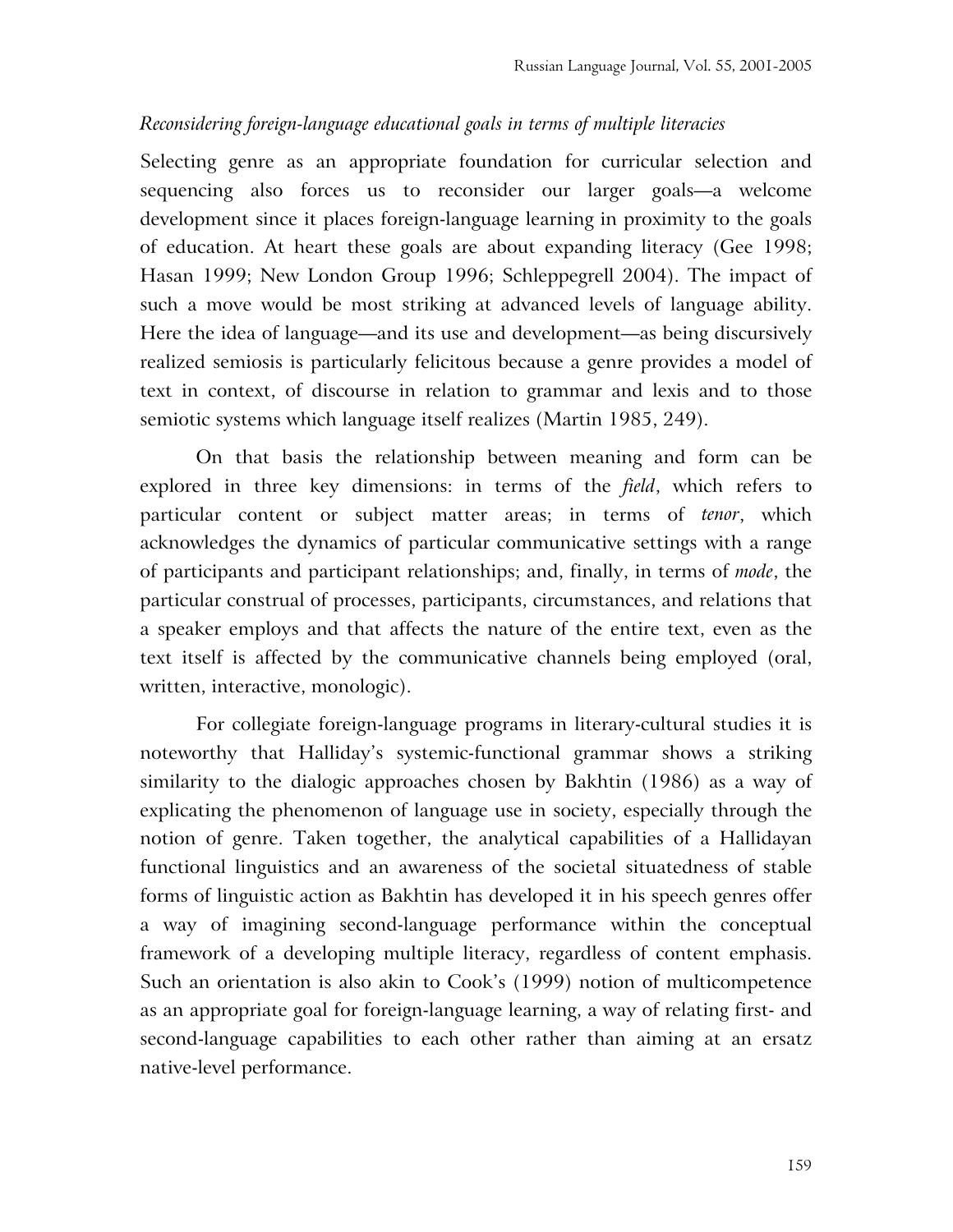# *Reconsidering pedagogies through genre*

Thus far, I have highlighted the potential of genre as a principle for organizing curricula. But given the intimate relationship between curriculum and pedagogy, we should explore as well the potential of a genre-based pedagogy. My experience with *Developing Multiple Literacies,* a curricular project in the German Department at Georgetown University, shows the genre-based pedagogies developed in Australia to be eminently transferable to the adult instructed foreign-language context, with gratifying results across all modalities of language use (see the contributions in Byrnes and Maxim 2004 and the extensive discussion of the curricular project at www.georgetown.edu/departments/german/programs/curriculum).

I offer two further points to support the assertion that a genre approach can enhance both the interpretive comprehension and the situated choices in language production that characterize competent and versatile first-language learners and users (Street 1999; New London Group 1996) and also advanced second-language learners. If it is true that to use a genre freely and creatively is not the same as to create a genre from the beginning: genres must be fully mastered in order to be manipulated freely (Bakhtin 1986, 80), then foreignlanguage instruction is about teaching learners to make meaning-driven choices within the framework of genres. Learners who can make such choices can indeed find their voices and identities in second-language genres and can celebrate their status as multicompetent speakers in the other language, something that, echoing Bakhtin, I have called emerging heteroglossia (Byrnes 2001). That same phenomenon can be expanded from specific language tasks, such as writing, to the entire phenomenon of nonnative learners acquiring high levels of competence in a foreign language (Byrnes and Maxim 2004; Byrnes, Crane, and Sprang 2002; Cook 1999l; Crane, Liamkina, and Ryshina-Pankova 2004).

While genre, through thematically arranged texts, can serve as a macroorganizational principle for a curriculum, with obvious implications for pedagogy, it is the notion of *task* that is likely to be most useful for imagining and planning specific pedagogical interventions at different stages within a curriculum. Critical here is the potential of task to provide ways of guiding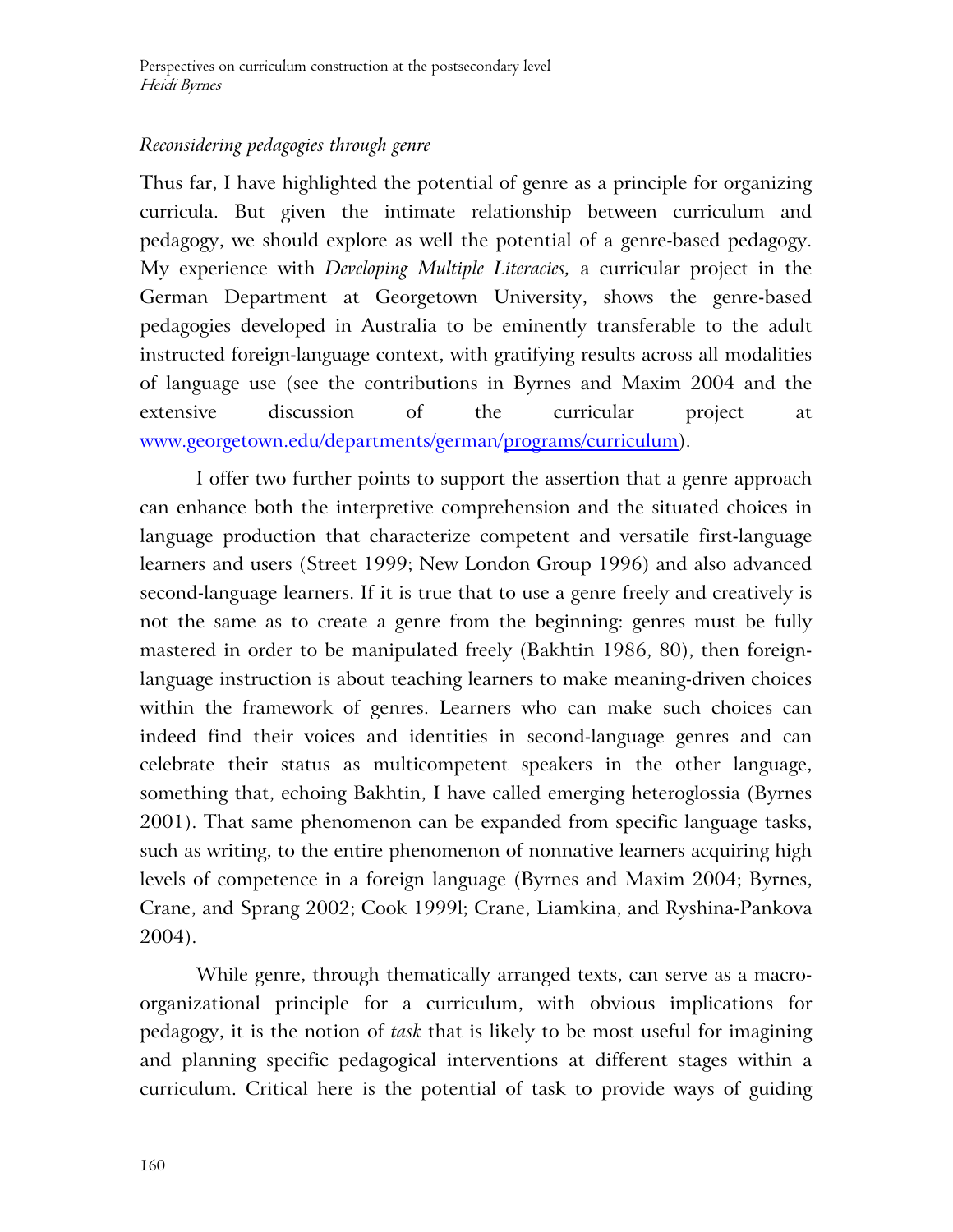students through a balanced development of accuracy, fluency, and complexity over long instructional sequences (Byrnes 2002b). As stated above, a taskbased approach has been advocated for some time, particularly in the ESL literature. However, since most such work focuses on the early stages of second-language learning and, quite remarkably, can even advocate an atextual approach (Doughty and Long 2003), much translation is necessary before its insights can be profitably transferred into a literacy- and discourse-based curriculum and pedagogy suitable for U.S. colleges.

### *Conceptualizing foreign-language curricula in relation to other language-learning settings*

Earlier in the paper I suggested that curriculum construction takes place at an in-between-level, as it were. It must consider the adult learners' secondlanguage-learning characteristics and interests just as it must consider institutional contexts, negotiating one against the other. But it must also observe other relations to the extent that higher education is not the sole purveyor or sole possessor of the sites within which a second language is learned. In fact, colleges are part of an increasingly socially distributed environment for knowledge creation, with all the implications that has for higher education, and particularly for second-language learning. (For an interesting discussion of these issues, see Gibbons and others 1994.) As a result, those responsible for collegiate foreign-language instruction must learn to link creatively different educational settings in order to bring about contexts that are maximally conducive to continued language learning.

A well-conceived curriculum will make it easier to forge those links and to address the following related challenges:

- Developing articulations between secondary and postsecondary instruction, and between undergraduate and graduate programs (the latter being necessary to ensure that nonnative graduate students attain the kind of high-level abilities in the second language that the job market demands of them)
- Linking learning inside the classroom with concurrent learning opportunities outside it, whether or not these opportunities are directly tied to the instructional program (for example, course-based discussion-groups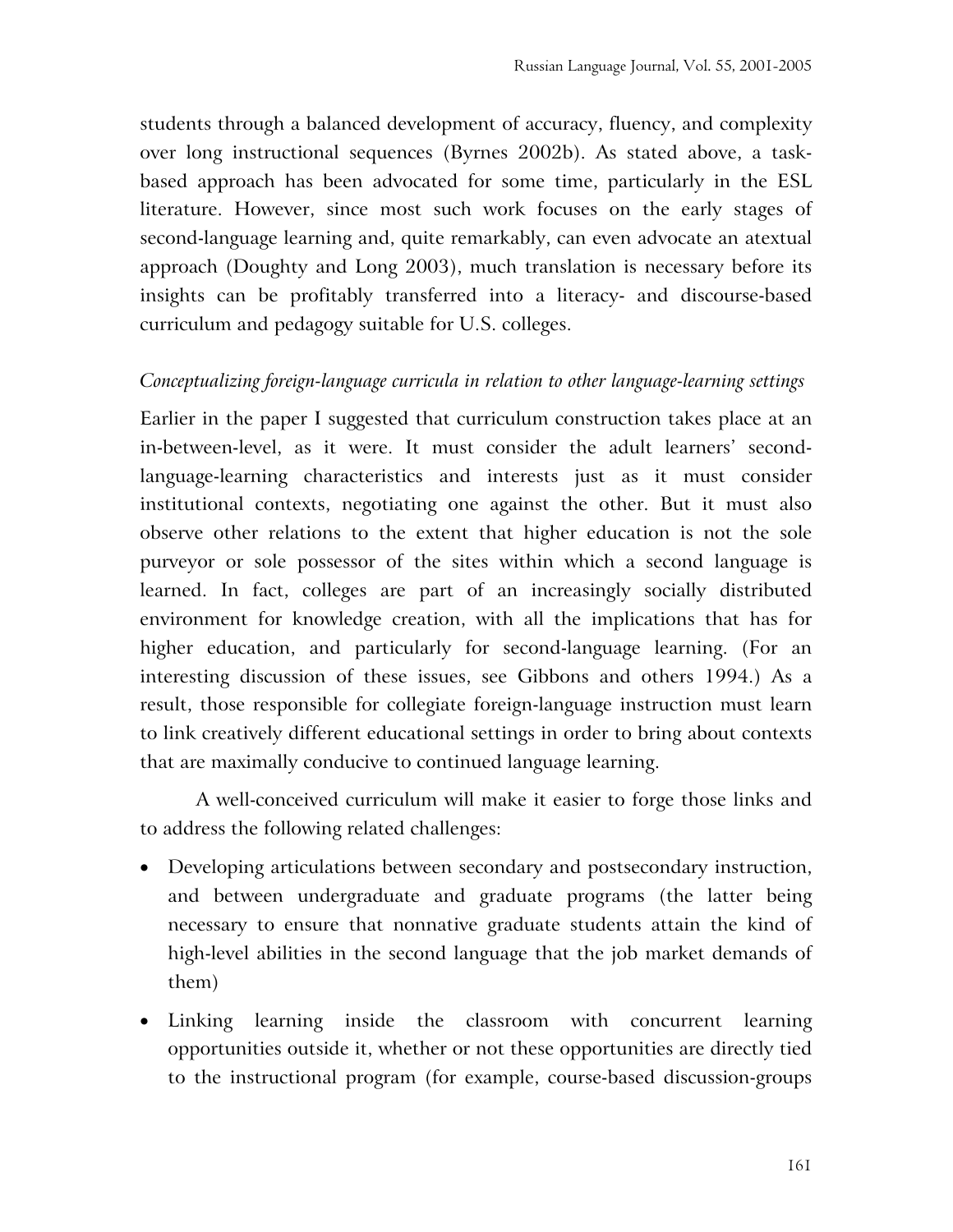contrasted with informal opportunities for developing conversational abilities)

- Linking learning during the academic year with learning in various settings during the summer, in the United States or abroad
- Connecting study abroad, with or without a formal instructional component, to an instructional program in the United States—before and after the sojourn abroad
- Finding ways to accommodate different entry and exit points for language learning
- Using technology, either directly in instruction or as a way to allow individual learners to push their learning into other performance environments or into more comfortable levels of performance
- Assuring the possibility of lifelong engagement with language learning, not merely as an ideologically desirable notion, but as a real possibility for people whose personal or professional circumstances make such an engagement desirable or necessary.

We should not expect curriculum construction to eliminate all of the shortcomings of foreign-language learning in the United States as with a magic wand. But we should expect curriculum development work to address a surprising number of intellectual, structural, and pedagogical impasses in the field whose resolution has a direct bearing on what we are able to contribute to societies that increasingly require high levels of multilingual competence for the welfare of their communities and the individuals living within them.

# **References**

- Adams, T. M. 1996. Languages across the curriculum: Taking stock. *ADFL Bulletin*, 28(1):9–19.
- Bakhtin, M. M. 1986. The problem of speech genres. In C. Emerson and M. Holquist (ed.), *Speech genres and other late essays*. *M. M. Bakhtin*. Austin: University of Texas Press.
- Bernhardt, E. 2002. A language center director responds. *Modern Language Journal*, 86(2): 246-248.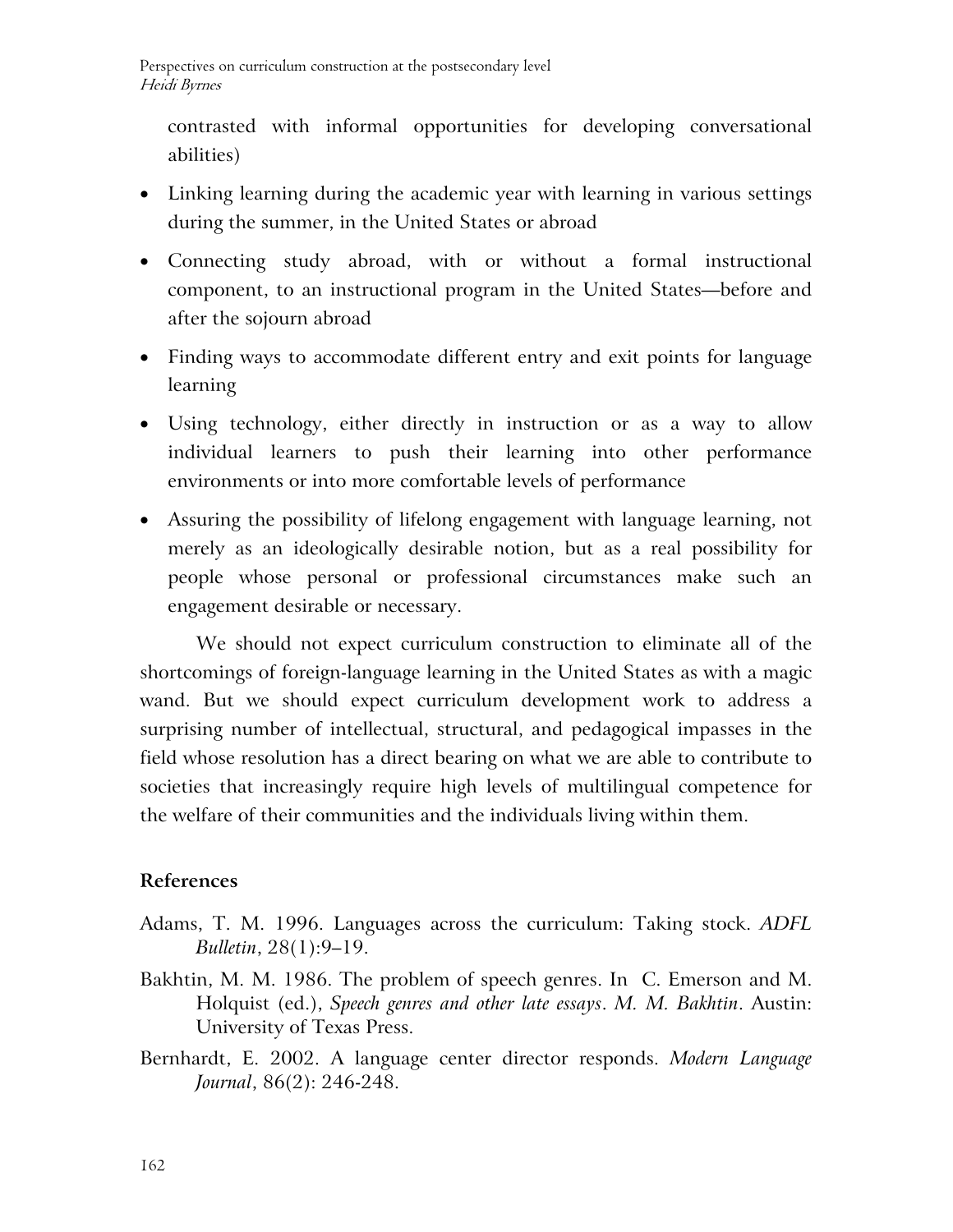- Byrnes, H. 1998. Constructing curricula in collegiate foreign language departments. In H. Byrnes (ed.), *Learning foreign and second languages: Perspectives in research and scholarship*. New York: Modern Language Association.
- Byrnes, H. 2000. Languages across the curriculum. Intradepartmental curriculum construction: Issues and options. In M. R. Kecht and K. von Hammerstein (ed.), *Languages across the curriculum: Interdisciplinary structures and internationalized education*. Columbus, OH: The Ohio State University, National East Asian Languages Resource Center.
- Byrnes, H. 2001. Authorial stance and the 'reader-in-the-text': Advanced second language learning as emerging heteroglossia. Paper presented in the session Language in Literature Teaching. MLA, New Orleans, December 29, 2001.
- Byrnes, H. 2002a. The cultural turn in foreign language departments: Challenge and opportunity. *Profession 2002*:114-129.
- Byrnes, H. 2002b. The role of task and task-based assessment in a contentoriented collegiate foreign-language curriculum. *Language Testing,* 19(4):419-437.
- Byrnes, H. 2002c. Toward academic-level foreign language abilities: Reconsidering foundational assumptions, expanding pedagogical options. In B. L. Leaver and B. Shektman (ed.), *Developing professionallevel language proficiency*. Cambridge: Cambridge University Press.
- Byrnes, H., and Kord, S. 2001. Developing literacy and literary competence: Challenges for foreign language departments. In V. M. Scott and H. Tucker (ed.), *SLA and the literature classroom*. Boston: Heinle & Heinle.
- Byrnes, H., Crane, C., and Sprang, K. A. 2002. Nonnative teachers teaching at the advanced level: Challenges and opportunities. *ADFL Bulletin*, 33(3):25-34.
- Byrnes, H., and Sprang, K. A. 2004. Fostering advanced L2 literacy: A genrebased cognitive approach. In H. Byrnes and H. H. Maxim (ed.), *Advanced foreign language learning: A challenge to college programs.* Boston: Heinle & Heinle.
- Byrnes, H., and Maxim, H. H., (eds.) 2004. *Advanced foreign language learning: A challenge to college programs.* AAUSC Issues in Language Program Direction (2003). Boston: Heinle & Heinle.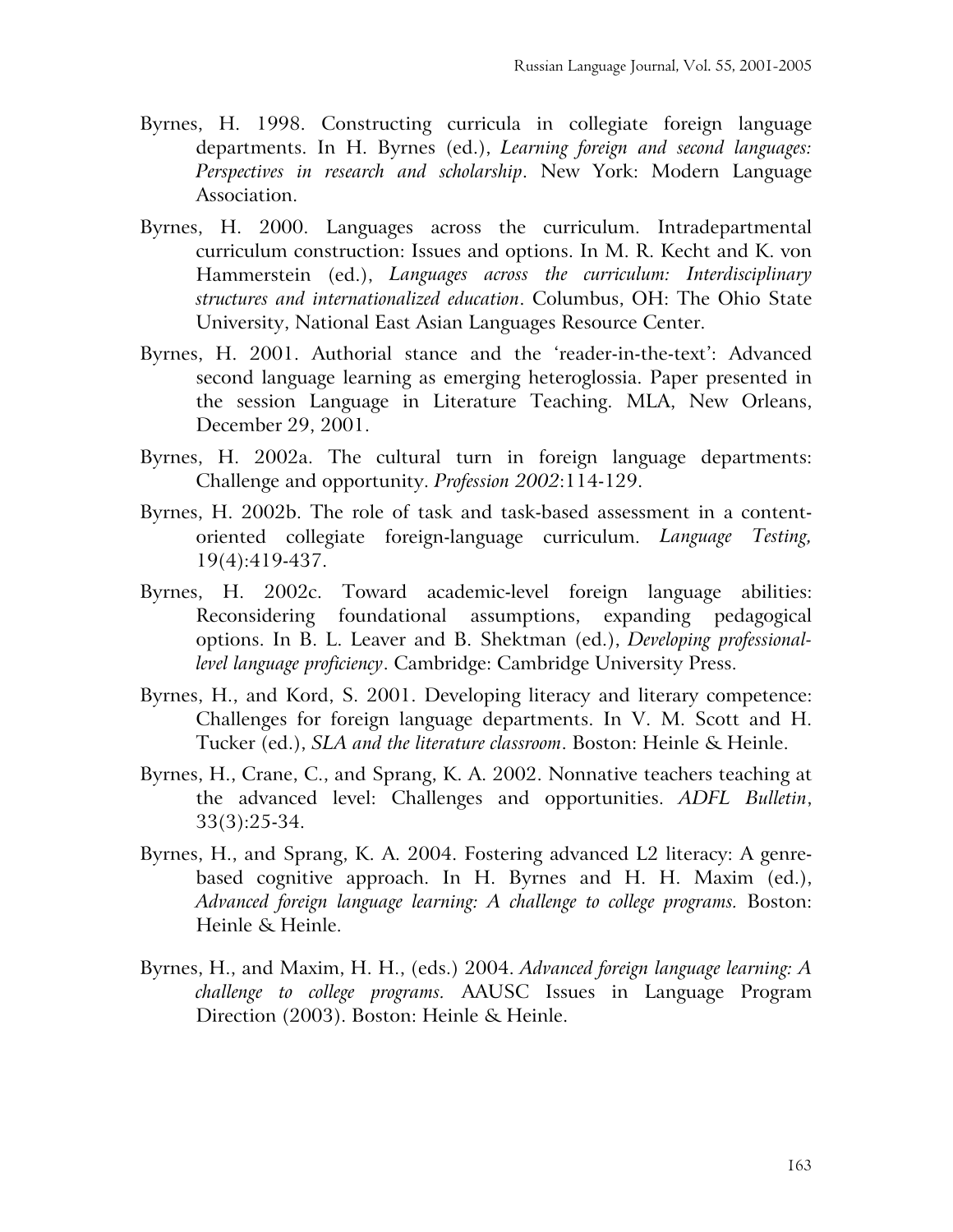- Christie, F. 1999. Genre theory and ESL teaching: A systemic functional perspective. *TESOL Quarterly* 33(4):759–63.
- Cook, V. 1999. Going beyond the native speaker in language teaching. *TESOL Quarterly* 33 (2):185–209.
- Crane, C., Liamkina, O., and Ryshina-Pankova, M. 2004. Fostering advanced level language abilities in foreign language graduate programs: Applications of genre theory. In H. Byrnes and H. H. Maxim (ed.), *Advanced foreign language learning: A challenge to college programs.* Boston: Heinle & Heinle.
- Developing multiple literacies: A curriculum renewal project of the German Department at Georgetown University, 1997-2000. http://data.georgetown.edu/departments/german/programs/curriculum/.
- Doughty, C., and Williams, J. (eds). 1998. *Focus on form in classroom second language acquisition*. Cambridge: Cambridge University Press.
- Doughty, C., and Long, M. H. 2003. Optimal psycholinguistic environments for distance foreign language learning. *Language Learning and Technology,*  7,3:50-80.
- Eggins, S. 1994. *An introduction to systemic functional linguistics*. London: Pinter.
- Gee, J. P. 1998. What is literacy? In V. Zamel and R. Spack (ed.), *Negotiating academic literacies: Teaching and learning across languages and cultures*. Mahwah, NJ: Lawrence Erlbaum.
- Gibbons, M., Limoges, C., Nowotny, H., Schwartzman, S., Scott, P., and Trow, M. 1994. *The new production of knowledge: The dynamics of science and research in contemporary societies*. London: Sage.
- Halliday, M. A. K. 1993. Towards a language-based theory of learning. *Linguistics and Education* 5(2): 93–116.
- Halliday, M. A. K. 1994 (2<sup>nd</sup> ed.) *An introduction to functional grammar*. London: Edward Arnold.
- Hasan, R. 1995. The conception of context in text. In P.H. Fries and M. Gregory (ed.), *Discourse in society*. *Systemic functional perspectives: Meaning and choice in language: Studies for Michael Halliday*. Norwood, NJ: Ablex.
- Hasan, R. 1999. The disempowerment game: Bourdieu and language in literacy. *Linguistics and Education* 10(1):25-87.
- Hyland, Kenneth. 2004. *Genre and second language writers*. Ann Arbor, MI: University of Michigan Press.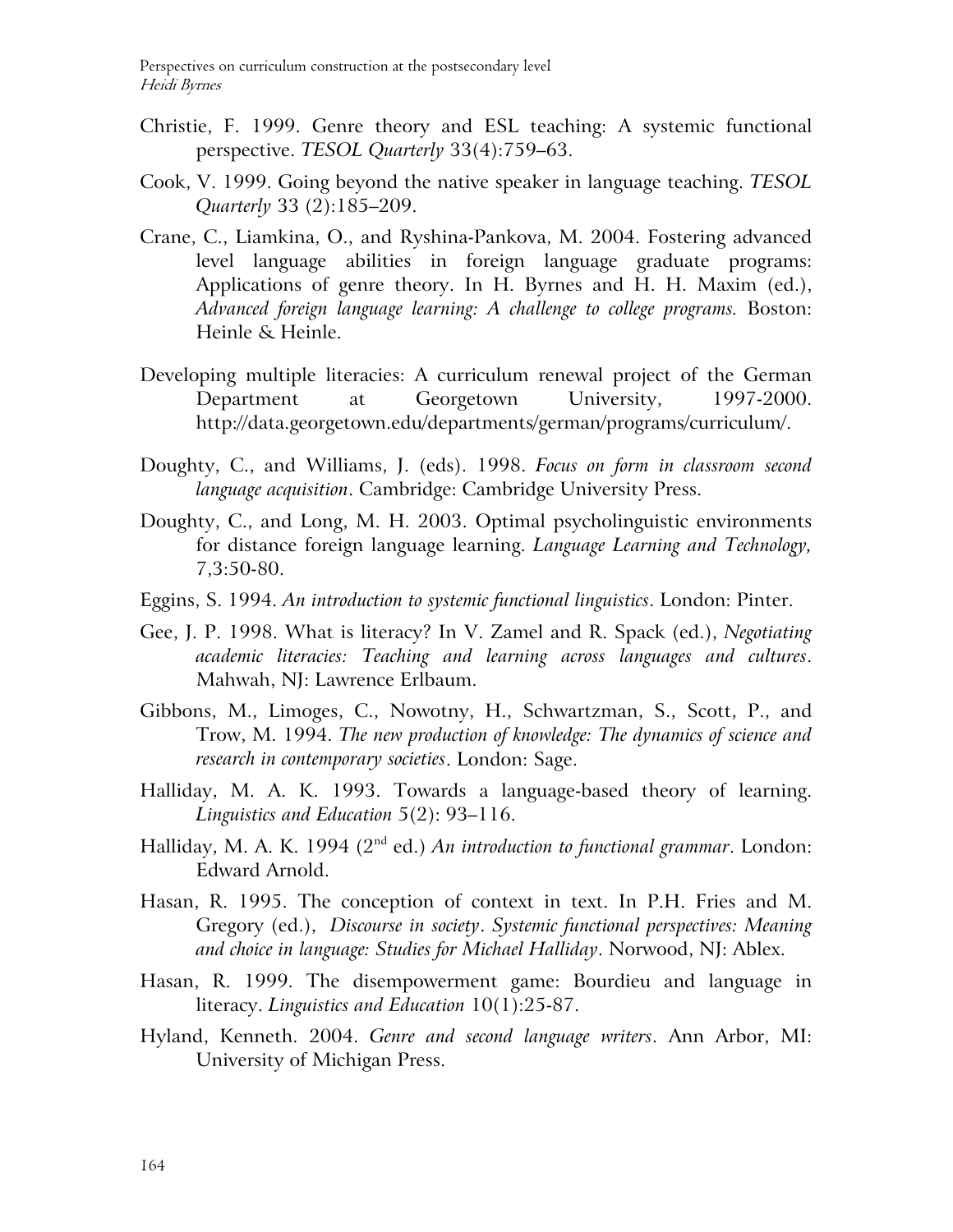- Jones, J., Gollin, S., Drury, H., and Economou, D. 1989. Systemic-functional linguistics and its application to the TESOL curriculum. In R. Hasan and J. R. Martin (ed.), *Language development: Learning language, learning culture*. Norwood, NJ: Ablex.
- Johns, A.M. (ed.) 2002. *Genre in the classroom: Multiple perspectives*. Mahwah, NJ: Lawrence Erlbaum.
- Kern, R. 2000. *Literacy and language teaching*. Oxford: Oxford University Press.
- Krueger, M., and Ryan, F. (eds). 1993. *Language and content: Discipline- and content-based approaches to language study*. Lexington, MA: D.C. Heath.
- Lantolf, J. P. (ed). 2000. *Sociocultural theory and second language learning*. Oxford: Oxford University Press.
- Long, M. H. 1994. On the advocacy of the task-based syllabus. *TESOL Quarterly* 28(4): 782–90.
- Long, M. H., (ed.) to appear. *Second language needs analysis*. Cambridge: Cambridge University Press.
- Long, M. H., and Crookes, G. 1992. Three approaches to task-based syllabus design. *TESOL Quarterly* 26(1): 27–56.
- Long, M. H., and Crookes, G. 1993. Units of analysis in syllabus design: The case for task. In G. Crookes and S. M. Gass (ed.), *Tasks in a pedagogical context: Integrating theory and practice*. Clevedon, England: Multilingual Matters.
- Martin, J. R. 1999. Mentoring semogenesis: 'Genre-based' literacy pedagogy. In F. Christie (ed.), *Pedagogy and the shaping of consciousness: Linguistic and social processes*. London: Cassell.
- Martin, J. R. 1985. Process and text: Two aspects of human semiosis. In J. D. Benson and W. S. Greaves (ed.), *Systemic perspectives on discourse*. Norwood, NJ: Ablex.
- McCarthy, M, and Carter, R. 1994. *Language as discourse. Perspectives for language teaching*. London: Longman.
- Met, M. 1998. Curriculum decision-making in content-based teaching. In F. Genesee and J. Cenoz (ed.), *Beyond bilingualism: Multilingualism and multilingual education*. Clevedon, England: Multilingual Matters.
- Met, M. 1999. *Content-based instruction: Defining terms, making decisions*. Washington, DC: National Foreign Language Center.
- New London Group. 1996. A pedagogy of multiliteracies: Designing social futures. *Harvard Educational Review* 66(1):60–92.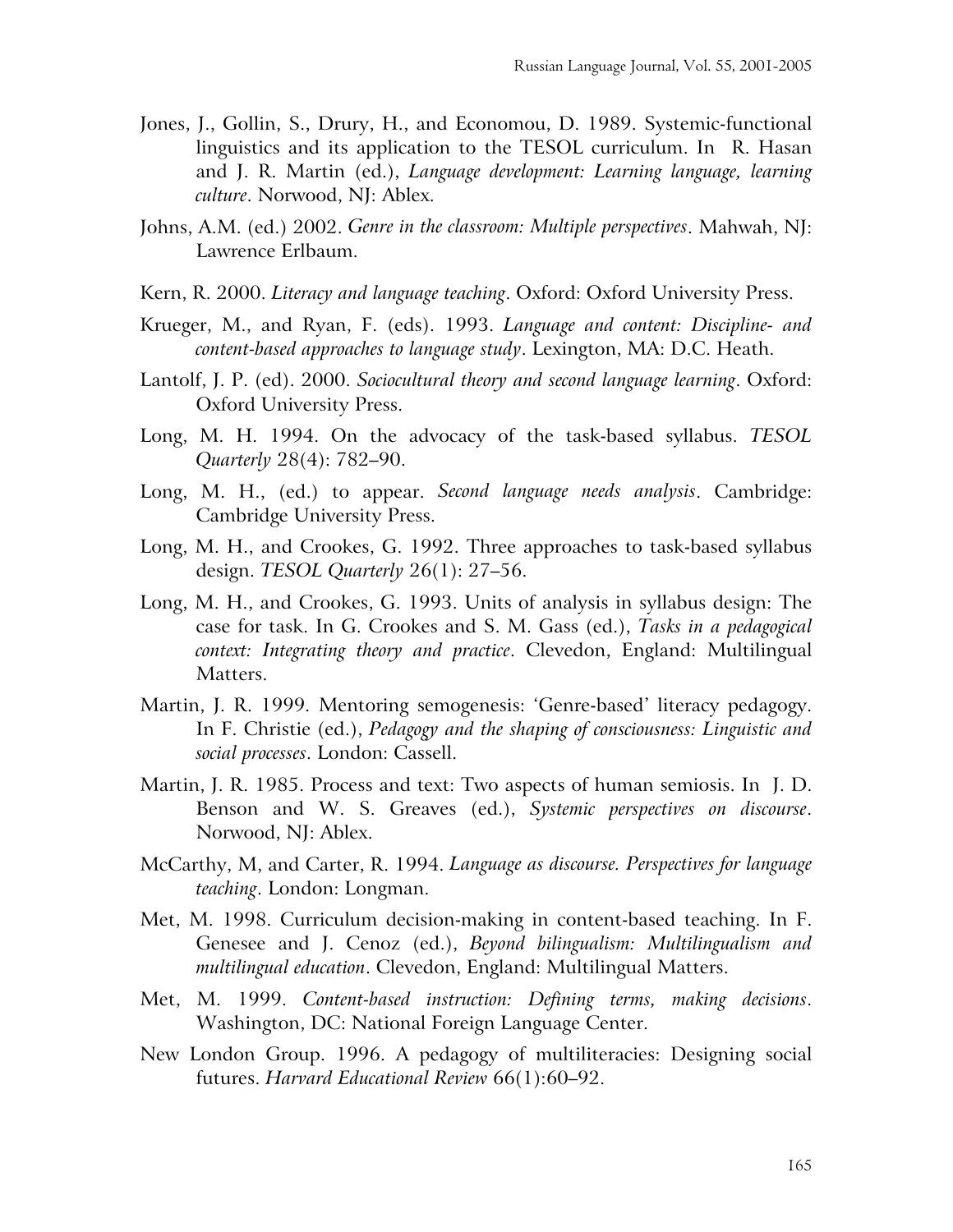- Norris, J. and Ortega, L. 2000. Effectiveness of L2 instruction. A research synthesis and quantitative meta-analysis. *Language Learning* 50(3):417– 528.
- Nunan, D. 1993. Task-based syllabus design: Selecting, grading and sequencing tasks. In G. Crookes and S. M. Gass (ed.), *Tasks in a pedagogical context: Integrating theory and practice*. Clevedon, England: Multilingual Matters.
- Ortega, L., and Iberri-Shea, G. 2005. Longitudinal research in SLA: Recent trends and future diretions. *Annual Review of Applied Linguistics* 25.
- Perspectives: The No Child Left Behind Act and teaching and learning languages in U.S. schools. 2005. *Modern Language Journal* 89(2): 248-82.
- Rasplica Rodd, L, 2002. Language curricula in universities: The case of Japanese, a "more commonly taught less commonly taught language". *Modern Language Journal* 86 (2):249-51.
- Robinson, P. (ed.) 2001. *Cognition and second language instruction*. Cambridge: Cambridge University Press.
- Schleppegrell, M. J. 2004. *The language of schooling: A functional linguistics perspective*. Mahwah, NJ: Lawrence Erlbaum.
- Schneider, A. 2001. A university plans to promote languages by killing its languages department. *The Chronicle of Higher Education*, March 9, 2001, A14-15.
- Shulman, L. 2000. Conclusion: Inventing the future. In P. Hutchings (ed.), *Opening lines: Approaches to the scholarship of teaching and learning*. Menlo Park, CA: The Carnegie Foundation for the Advancement of Teaching.
- Skehan, P. 1998. *A cognitive approach to language learning*. Oxford: Oxford University Press.
- *Standards for foreign language learning: Preparing for the 21st century*. 1996. Lawrence, KS: Allen Press.
- Stanford University Initiative for the Maximization of Language Resources. Accessed at a set of  $\alpha$  at a set of  $\alpha$  at a set of  $\alpha$  at a set of  $\alpha$  at a set of  $\alpha$  at a set of  $\alpha$  at a set of  $\alpha$  at a set of  $\alpha$  at a set of  $\alpha$  at a set of  $\alpha$  at a set of  $\alpha$  at a set of  $\alpha$  at a set http//www.stanford.edu/dept/SUSE/Spencer\_PRproject/indexinitiative.ht m, April 11, 2005.
- Stenhouse, L. 1975. *An introduction to curriculum research and development*. London: Heinemann.